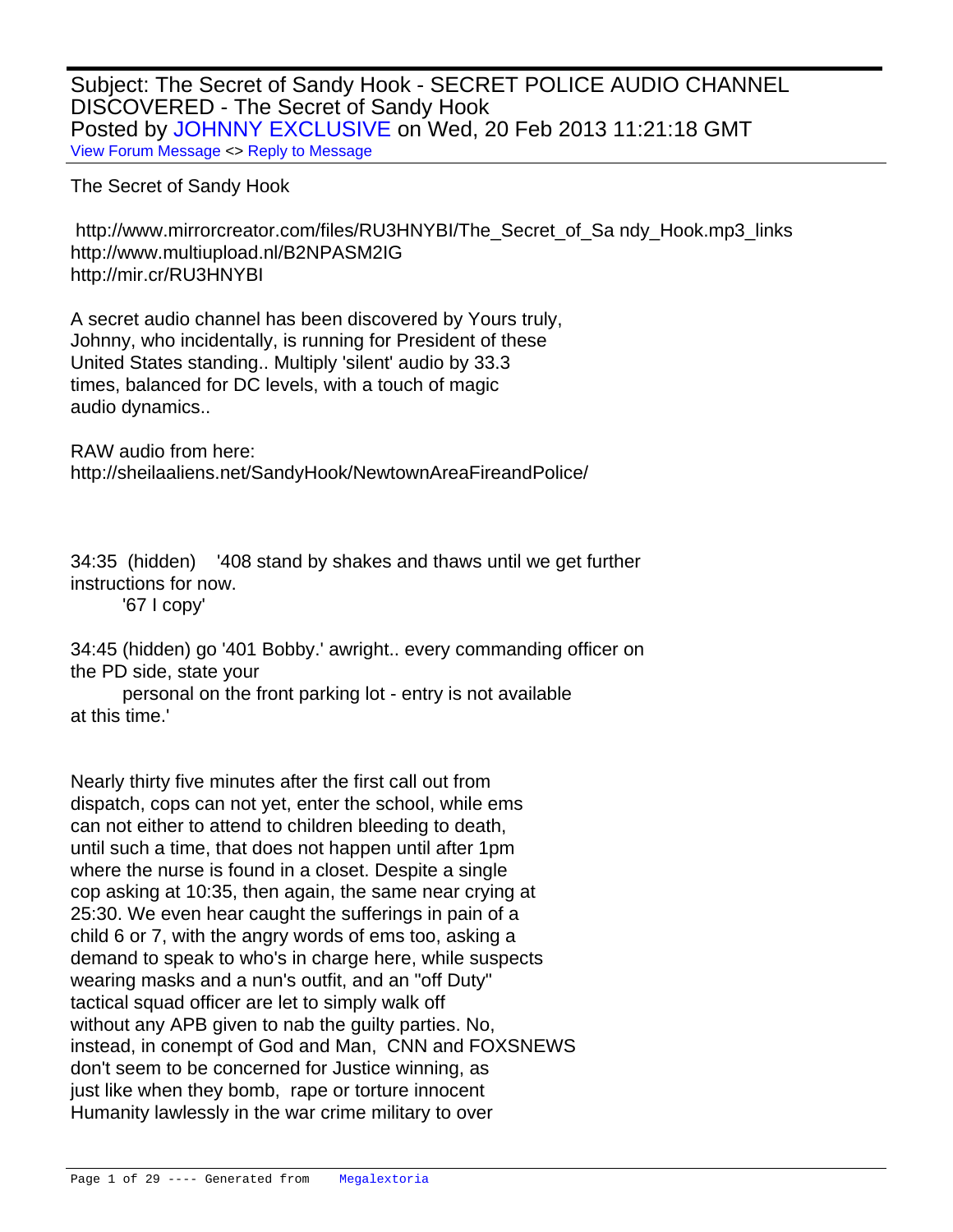throw Democracies for Saudia Arabia.

The suspect named Lanza, let off more than a 150 rounds in much less than 2 minutes and eighteen seconds, much less. Witness was able to walk in silence from her car, notice the costumes that the grunters wore outside the OPEN FOUR DOORS of the suspect's car, as walking to the front door to notice the window had been smashed, she conversed with her friend on the strangeness of the mystery, then heard gunfire from inside of which she ran from. Let's say a generous shave of about 20 senconds? So, that leaves a continiuos barage of many more than one shot per second, considering also, the lengthy conversation the suspect had with someones over the intercom, and Ms. Soto, of which in their altercation, told of all the children were off to gym class - where incidentally there WAS A GYM CLASS present - a big empty room - then of course the suspect needed to reload all of his four hand guns and four rifles, (but leaving the AR-15 in the trunk for luck? - second video near nobody has seen - search "second Gun"!) which gave Soto's children the smarts to run out all the way over to Gene's house, followed CLOSELY behind by a crazed frantic male to murmer about not worrying about something continuing on, as he would know, or another thing about being vague. Gene stressed, best to get the children inside where it would be safer from the dangers of the grunter "Police" in Sandy Hook. America must war for Justice meeted against these ungodly wicked whores of Satan who remain US silent on this, the wickedest of treasons ever minus 9/11. God wills Justice always. We demand the 911 calls be made public with everyone in real Policing prepared to arrest all those Sandy Hook "Police" who refuse to co-operate with the Laws on the Book for first degree mass murder. King Johnny for President.

00:10 (9:35)ish dispatch "67?" 67 "67"

 dispatch '67, Sandy Hook School, caller's indicating SHE thinks someone is shooting in the building

:35 (sirens) '...we're going'

:52 dispatch 'units responding to the Sandy Hook School, the front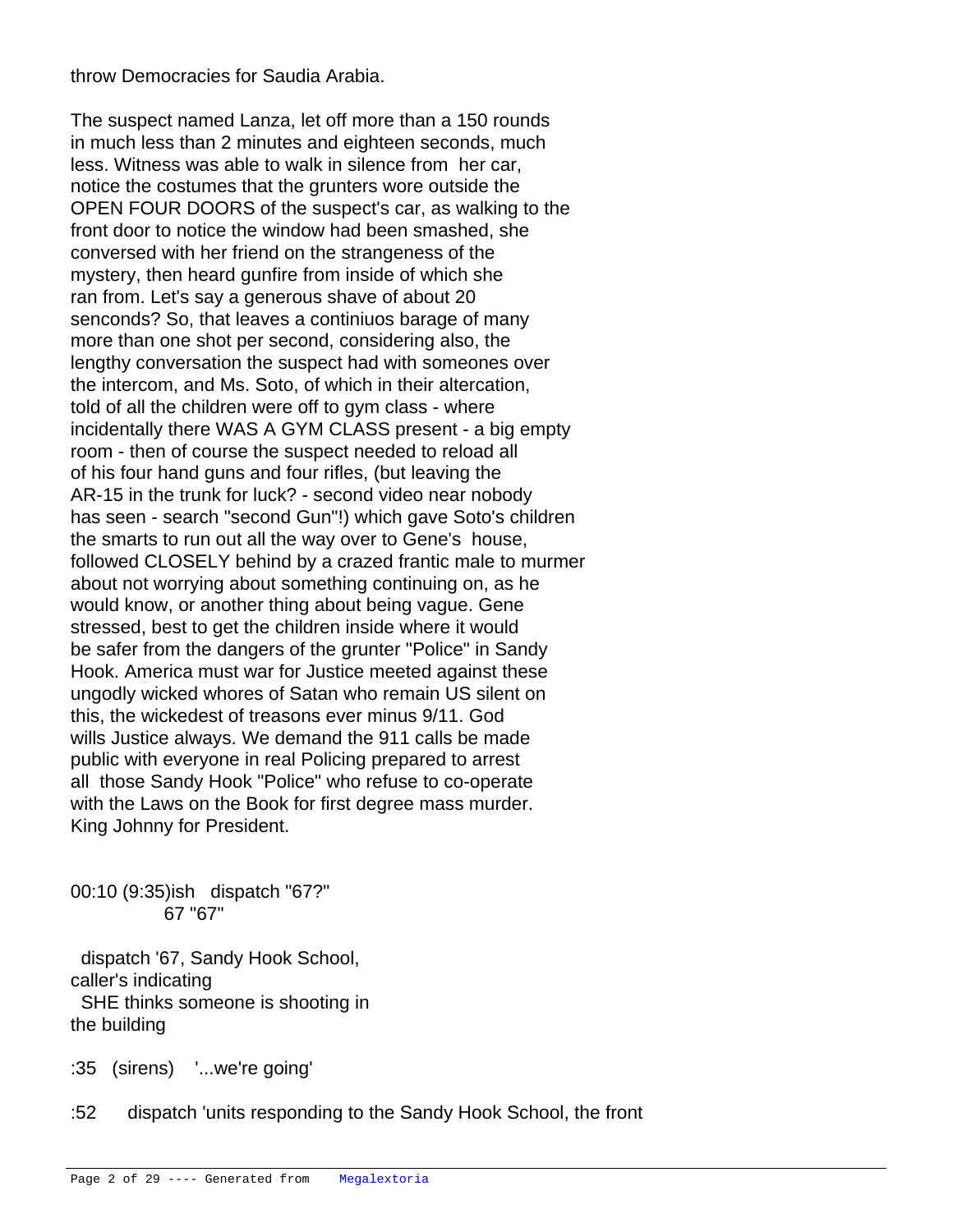glass has been broken - out of the scho.. they are unsure why' [important to word the quandry while someone shooting??? or different 9/11 call about grunts breaking a window to get in, to THEN gun down children like they regularly do for fun in Afghanistan as whores for George Walker Bush and the Neocon Zionist ungodly demon beligerents, who claim "we" didn't/don't need any crime scene evidence on 9/11 either, still, and if we thought any different as real believers freely would, all of God and civilization would be a terrorist not worthy a fair hand.] 1:31 dispatch 'all units, the individual I have on the line, continues to hear what HE believes to be gunfire' 1:44 '10 95, ..look'em shool.. at Cresent road, other units take a foundation point in that drive way' 2:28 dispatch 'all units responding to Sandy Hook school at this time, the shooting appears to have stopped, it is silent at this time the school is in lock-down 2:54 678 take them out 2:54 Roger that.. they jump here and fight 3:15 dispatch '67 your on Crestwood, correct sir? [from the station, in less than 180 secs. ] 3:17 67 'Roger' 3:20 dispatch 'alright.. reports that a teacher saw two shadows running past the building, past the gym, which would be rear - I

think near

 shooting..

- 3:36 'Yeah we got'em.. THEY ARE coming at ME down gun point,
- 3:45 'amby [ambulance?] stand by for dispatch'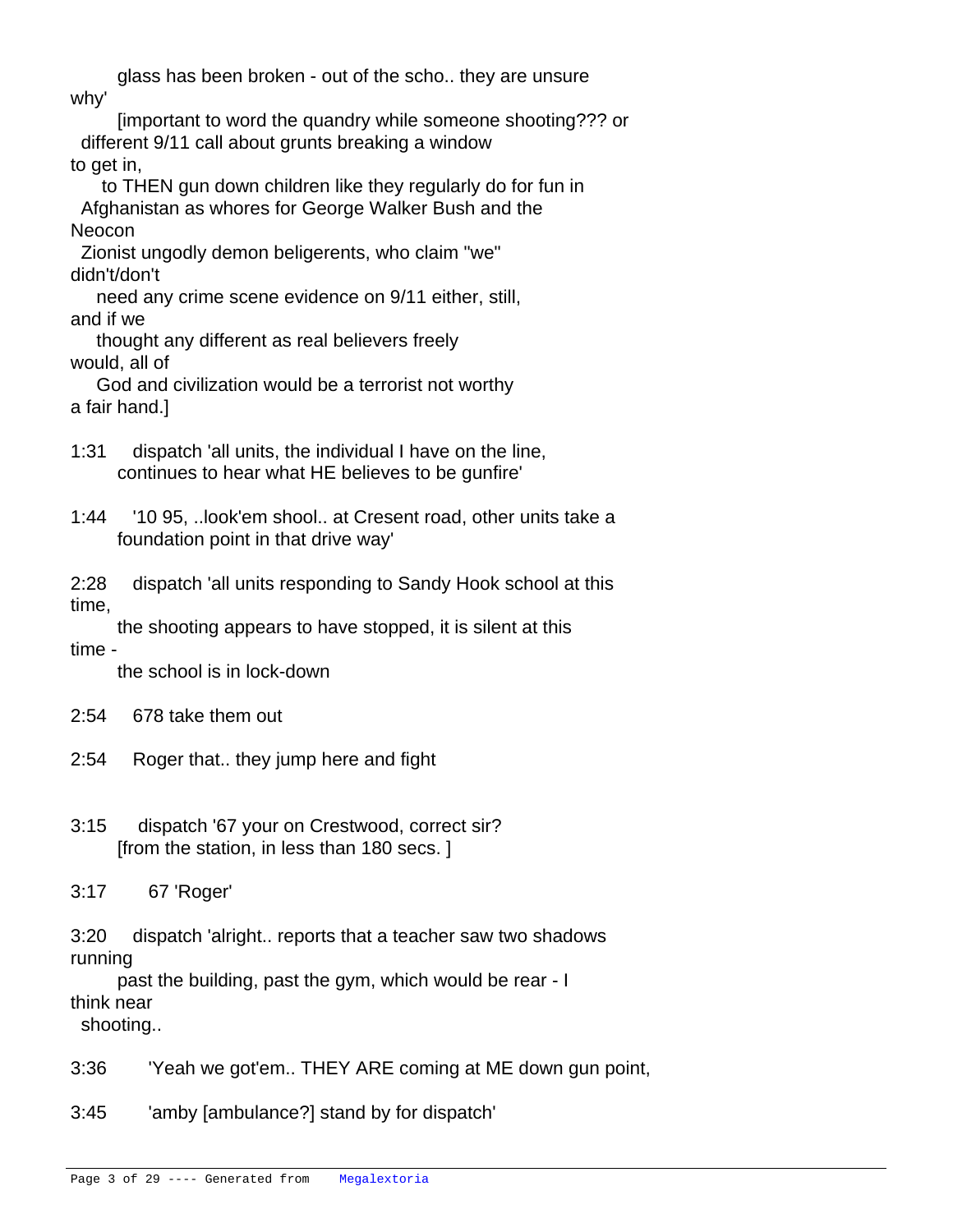- 3:49 'coming up the driveway left side..'
- 3:58 'F6 THIS IS IT'

------------------

- 4:04 'YOUR VETRANS, YOUR PRE-TEMPO'
- 4:07 'Police [please?]'
- 4:07 dispatch 'YOU GOT HIM YOU GOT HIM DON'T TELL ME..'
- 4:07 'on daground [Sennacra?]'

------------------

4:09 [two seconds] dispatch 'Ambulance is requested to stage **Methodist** 

 church Sandy Hook Center.. I will need two Ambulances at this time'

- 4:38 1st different dispatch '729 to the garage'
- 4:42 'Amuli in touch'
- 4:44 2nd different dispatch '754 to the garage'
- 4:48 1st different dispatch '754'?
- 4:51 'he's involved in it...
- 4:55 new voice 'got to split sir' [!!!]
- 5:10 different dispatch 'all units, last known gunshots are at the front of the building'
- 5:12 'we're on route to the Methodist Church at Sandy Hook Center full crew'
- 5:35 'I don't know.. I got THEM proned out,

5:41 'porp for dat units, be aware we could have a second P unit'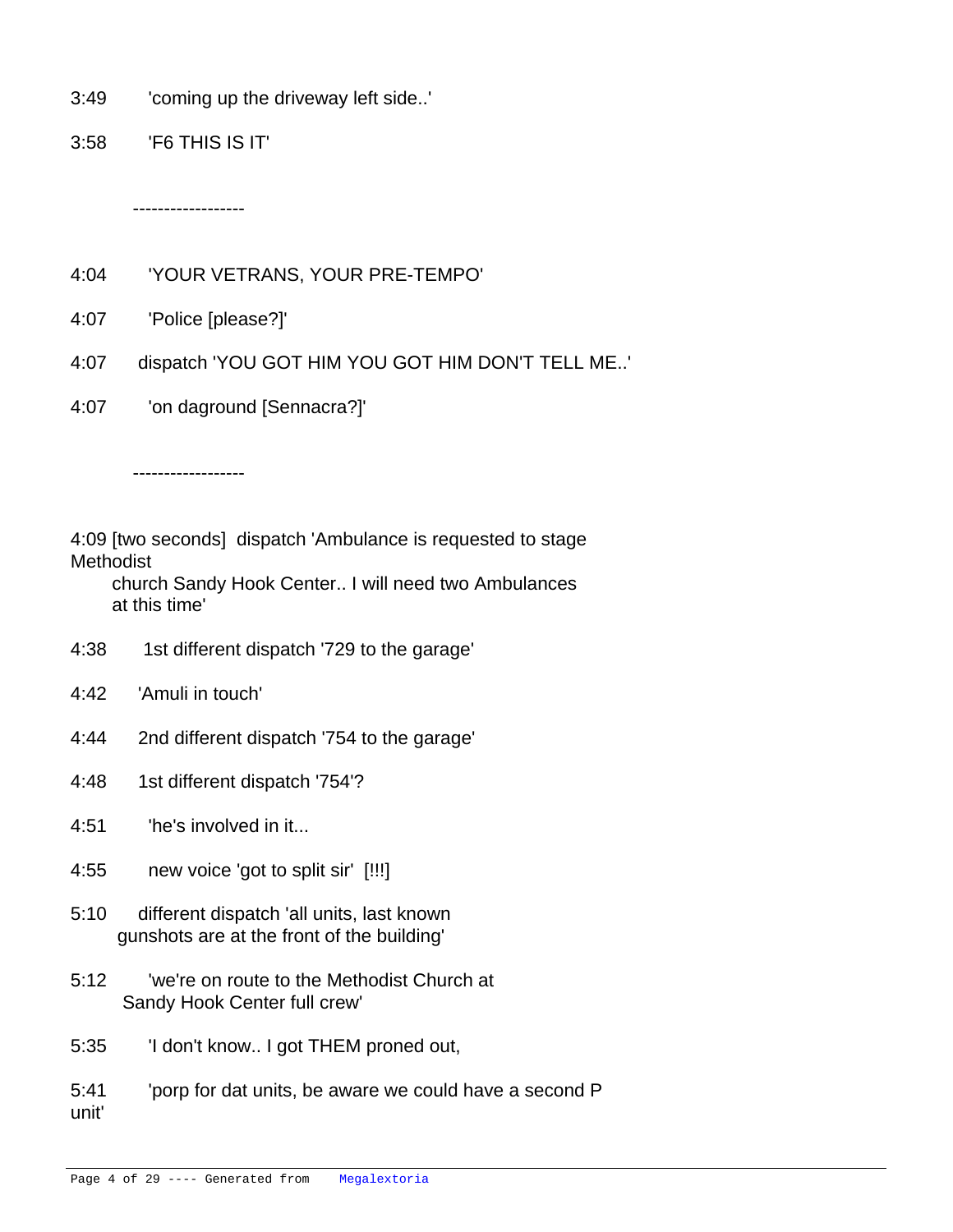- 5:42 [response to '..dat units'] go head
- 5:50 '185i3a, any discription'
- 6:31 'Young.. meant. that the last known shots were at the front of the schoo - maybe the roof'
- 6:42 'Yellow Echo, October, Samsug told Lee Lie 72
- 8:26 Dispatch 'just recieved a call, we have one female in room one, we is recieving a sear to the foot, do we have any other injuries at this time?

-----------------------------

8:34 'my thoughts ringing me home the baret staging'

[WORTH NOTE! Why ??? DIFFERENT voices simutaeously metered suggesting raw audio possible bogus]

8:34 (hidden) 'give daddy please ought to stay'

----------------------------- 

- 9:17 'Confimed at the school. To the party in custody. thief.. forth grin a one.
- 9:22 'USE YOUR TEXT'
- 9:26 'BRILLIANT'
- 9:33 'ASS SIX'
- 9:37 'We have a teamed three, at the south east of the school.
- 9:45 'Roger, Dekser 3 thinks he's east portion of the school, I45'
- 10:03 'Neh se sic [976? or Tiny Sah is sick]
- 10:14 'ain't that a bick.. Joyka IS DEAD, you check for yourself'
- 10:15 'No..' ["no" by itself]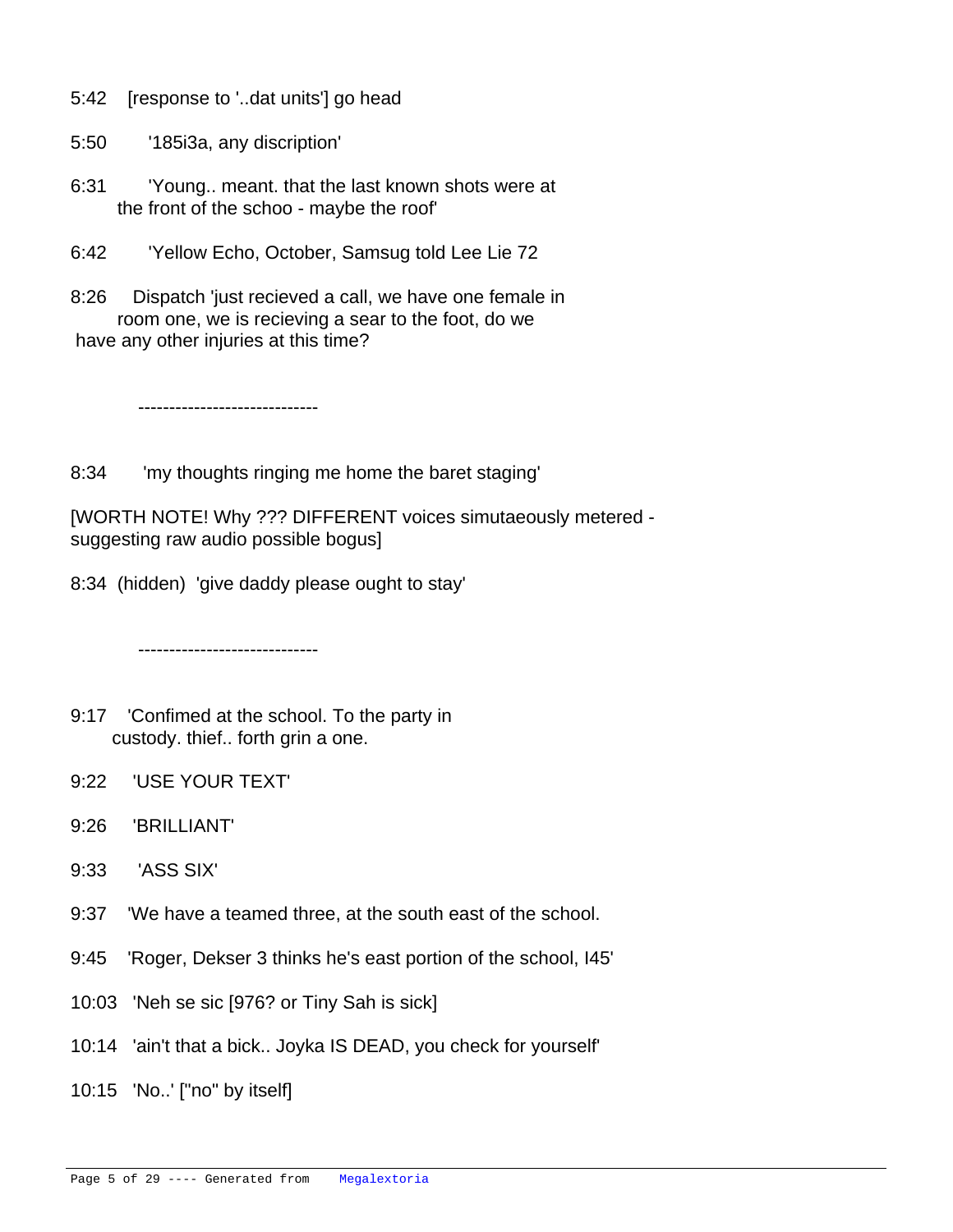- 10:26 'Eight stand by, we're going an out!'
- 10:34 'Yeah these units in the pool, I got a, bodies here, but a, get Ambulances I think..'
- 10:43 'I do think the two of yah MF'ed in'
- 10:53 '82 is us staging'
- 10:54 'go eight two'
- 11:15 'if she answers'
- 11:20 'stage them at the [scrambled!] right in the driveway, and we'll fire on the(m).. and the FULL PLAN
- 11:35 '82, 83, and a medic, state at the rear parking lot, ate of Crown, on Dickinson drive.
- 11:40 'ten four. The dont prosecuter is here, so we can't have anybody, a handle, you know, let anyone in.
- [from here no police or medics are allowed to save children
- bleeding to death, for this grunter determined them all not
- worth saving not yet transcribed is a child moaning in pain
- nearer an hour after this Bushite demanded no help be offered to all needlessly dying]
- 10:50 'make sure to copy, we're moving up to the rear of Sandy Hook Fire Department six.
- 10:51 'copy'
- 11:36 'f success forth unit fifth, setting up a perimeter front rear.'
- 16:14 'okay, we got one back down.. (scambled) clear.'
- 16:34 'we have suspect down.'
- 16:48 'probably could have left [fast cut]
- 16:49 'lietenant'
- 17:11 'five delta five on your scanner'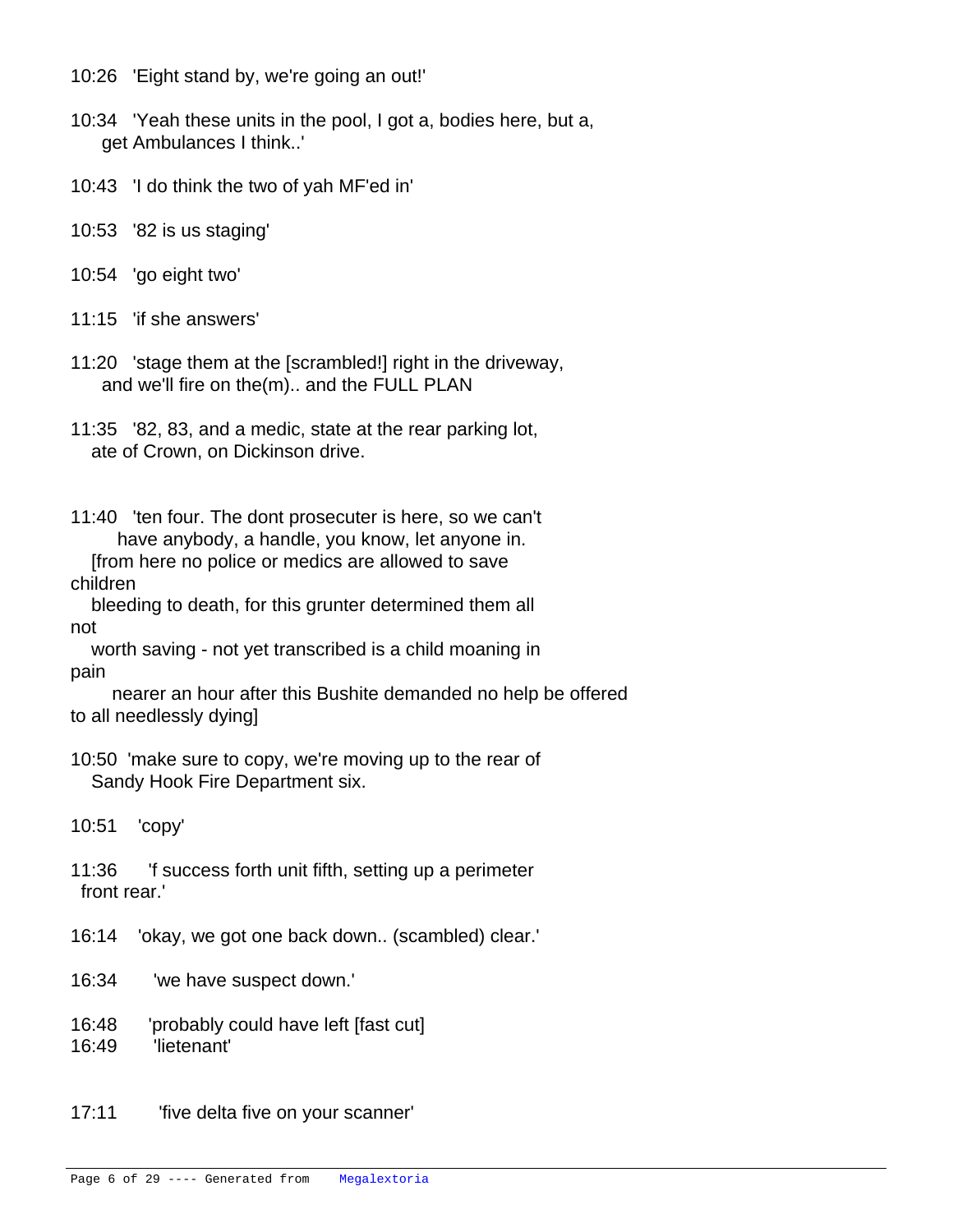17:13 'see del five'

- 17:15 'Delta Five. Seal asking you a question, where am I going? I got Dickenson drive, standing at the firehouse out.
- 17:28 'it has been confirmed at this time.. your going to stage with the ems crews at Dickson Drive, the Sandy Hook Fire department [don't save America's children]
- 17:39 'Okay, just seeing where the actual call is.
- 17:45 'at the Sandy Hook fire Department' [never even bothers to make room to get through either]
- 20:12 (out of breath) 'D5, be advised. We do have multiple weapons including long rifles and shotgun'
- 22:45 (hidden) 'he come as they moved, gave wrong anttena'
- 22:51 'at the point, it's all we know at this time'

23:07 'stand by units in front of the school, we're conducting an interior search at this time' [who's checking for who then? this is why cops don't enter the school to check until near after

 1 pm.]

23:35 '83?

83

 Which one of you ems units were proceeding into the scene? 82 or 83? 82, nad 83 wants to know if we can go in also.

23:51 82 at this time, PD has not requested your arrival at that scene [nobody but bleeding to death children]

24:52 f6 to 67

 (NEW DISPATCH?) go ahead f6 ..past the custodian, we need a weigh the roof, and a team up on the roof to clear the roof Roger [but don't check the school however]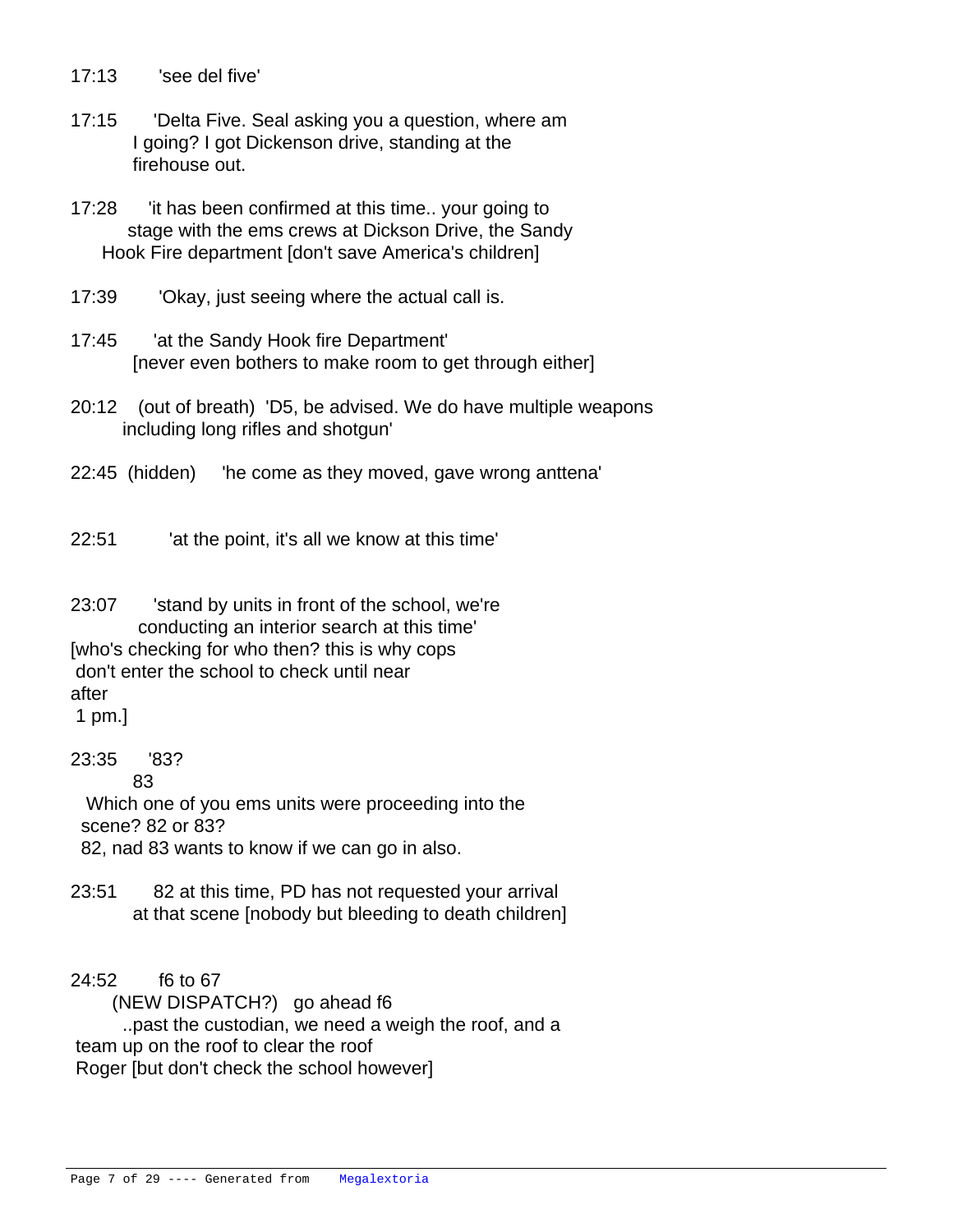25:21 92 is working on it.

25:30 85, we need buses here, asap, call danbury we need buses here, asap, call danbury if you have to [same guy from 10:34 asking for ambulances - children left to bleed to death - do YOU care fuck heads? ]

NO CALLS FOR AN AMBULANCES MADE BY DISPATCH!!! THAT HAS ONLY REFUSED THE EMS TO HELP!!!

- 26:51 'Shake matter in LA, this is not a pate and bore to door a police car'
- 26:53 'get Congik aside [inside?]'
- 27:07 'unit calling you down.'
- 27:32 '82 to dispatch' dispatch 'go 82' 'we got
- 27:36 'we need a road bumped up, abulances, and he said call for a everything.. toot speak
- 27:45 'what is the number of Ambulances you will require?' 'day god by bare, bot not giving us a nubmber' 'repeat'

## [27:45 !!!!!!!!!!!!!!!!!!!!!!!!!!]

28:43 'come ladder, she works well respond Sand Hook sdchool start up the ladder, Sandy Hook school, medical emergencies'

## 29:04 'Newtown 406 this Danbury' '407 this is station'

 '847'

- 29:21 'we going need to get in and score something'
- 29:33 '121 to station'
- 30:24 'now the 4440 at already station' 'proceed'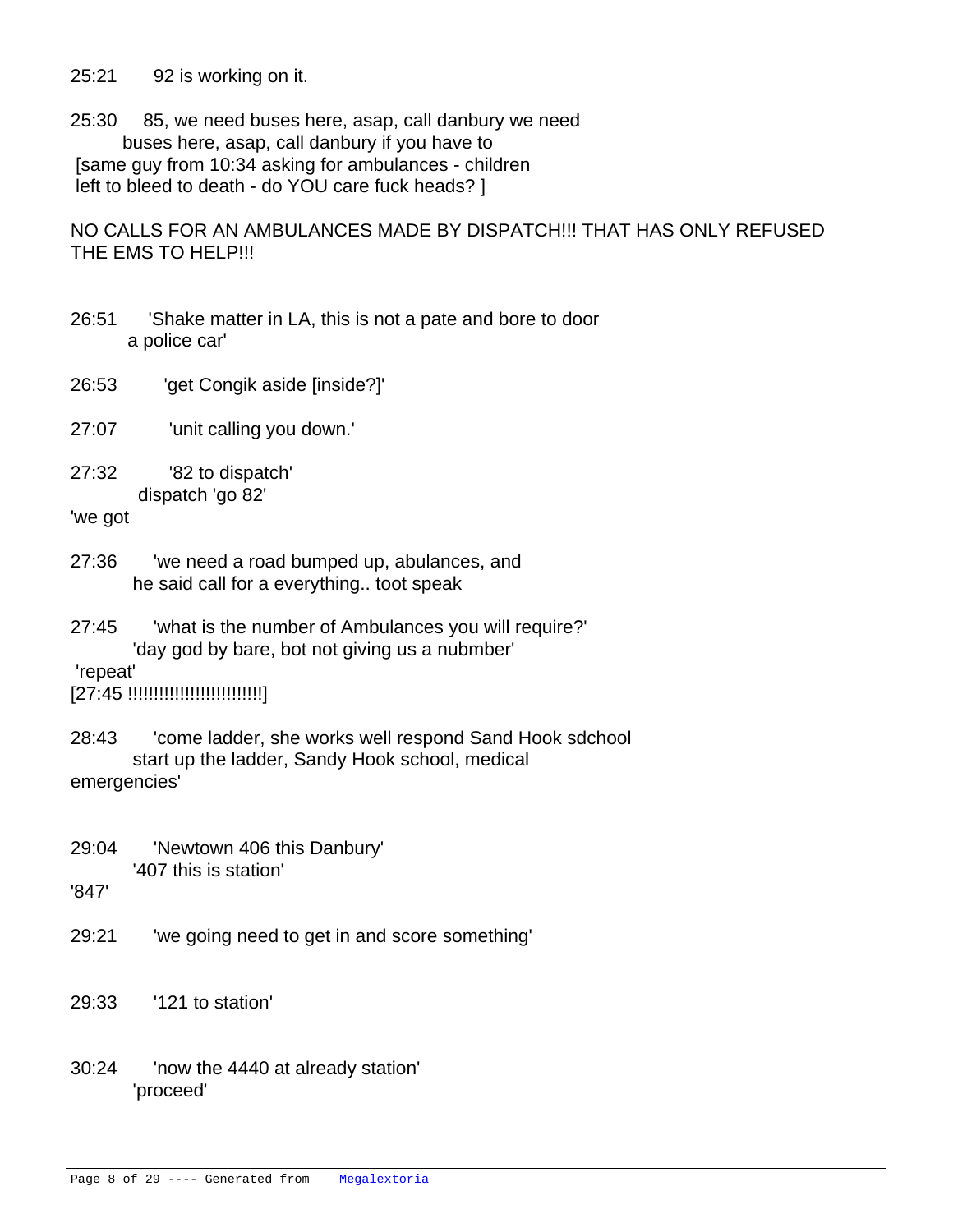30:34 '92 currently on the roof - check that area

- 30:45 'you soud welch is yall' 'he wasn't'
- 31:15 (hidden) '401, 405, 444 we're done 24 -' 'two hour a year, why is he here?' 'HEY 41'
- 31:37 '401 to Newtown' [they are busy with their top secret communications where cops and ems can't hear them at something else hidden from everyone]
- 31:51 '401 to NEwtown'
- 31:55 'go ahead'
- 31:58 'do you get a man, would you contact a couple of our Austrailia to come to the front of the house and man

the back wall, for a clipping book sign there'?

- 32:09 'I want to buy the diricherant' 'you want it Bob'
- 32:22 '7 still taken 7635 grad'
- 32:29 '42 Hatred'
- 32:39 '737'

32:47 'dummy down' 'ah.. we're going to return to going to israeli and reporting in a rapider' [to throwing hay bags for no helping age practice?]

- 33:05 '82 is transporting one patient to Danbury Hospital' 'als or dls'? 'motor vehicle not secure' 'proceed' [first one]
- 33:30 'Newtown 401 441 442 in enroute' 'ah make contact with the commanding officer on the scene just to ensure that the arease are going into have been cleared.'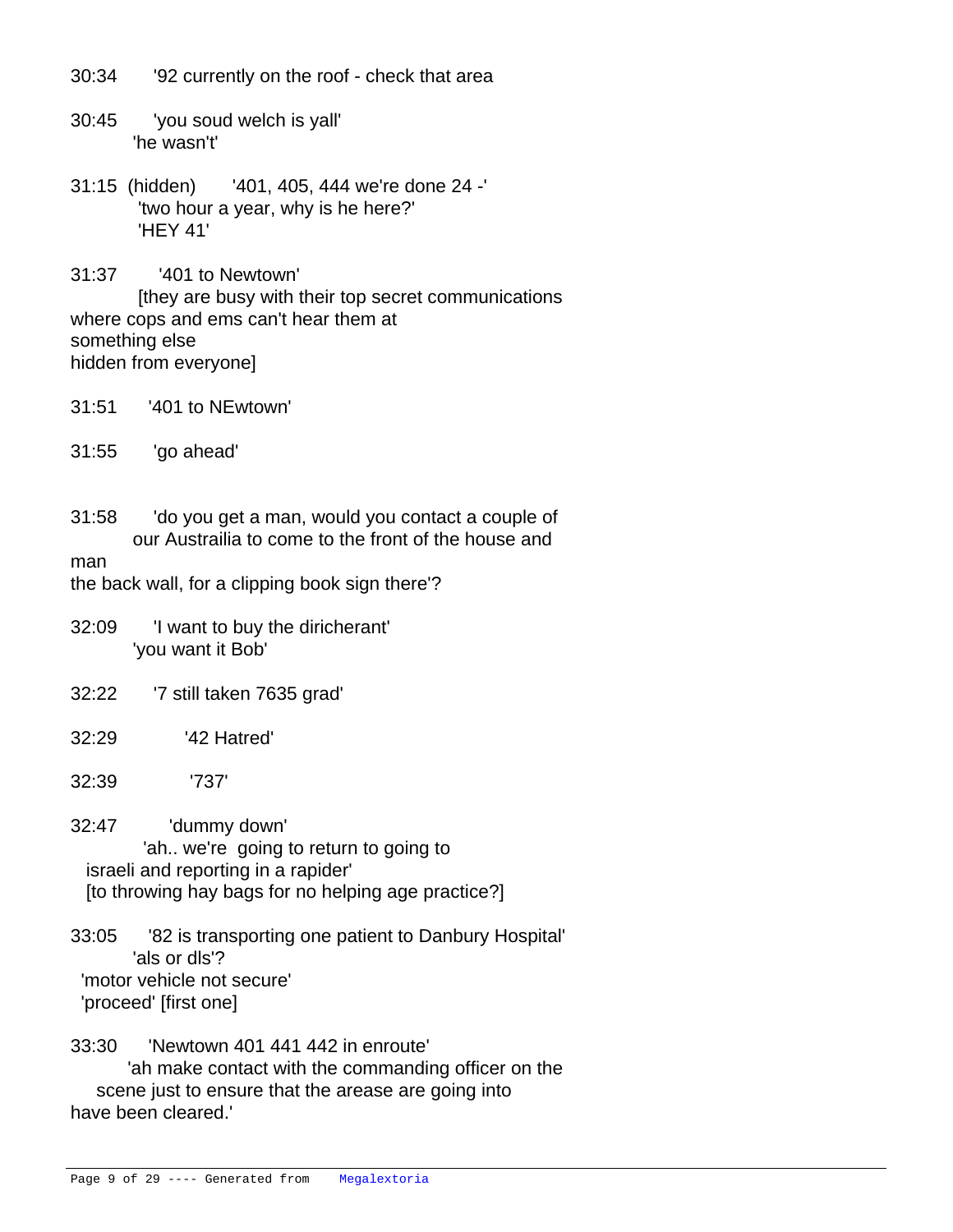33:44 'okay who's the commaanding officer on stay there?

33:35 '96, Seargent Calderon is the commanding officer

34:17 (hidden) '401 she might take five dead' (hidden) '...401...'

34:35 (hidden) '408 stand by shakes and thaws until we get further instructions for now. '67 I copy'

34:45 (hidden!!!!) go ' 401 Bobby.' awright.. every commanding officer on the PD side, state your personal on the front parking lot - entry is not available at this time.'

....to be continued

ALEX JONES SUCKS http://www.multiupload.nl/5N104GA5U4 http://www.mirrorcreator.com/files/2UI9VXU2/Alex\_Jones\_Sucks .mp3\_links http://mir.cr/2UI9VXU2

AJ insists the enemies of America are socialists, liberals, freedom lovers, the elderly, or those in need of affordable health care - instead of CRIMINALS, who are known so by their actions in our worlds where WE WILL TRULY to treat ourselves fairly.

AJ the LIAR, claims as a whore for Obama the for sure war criminal, that Assad is a dictator, for just one example of many.

evidence of innocence or guilt." http://uruknet.info/?p=m57109&hd=&size=1&l=e

Justice to the war criminals of indiscriminate warfare would better serve ourselves to halt for our safety. The bushmob did 911.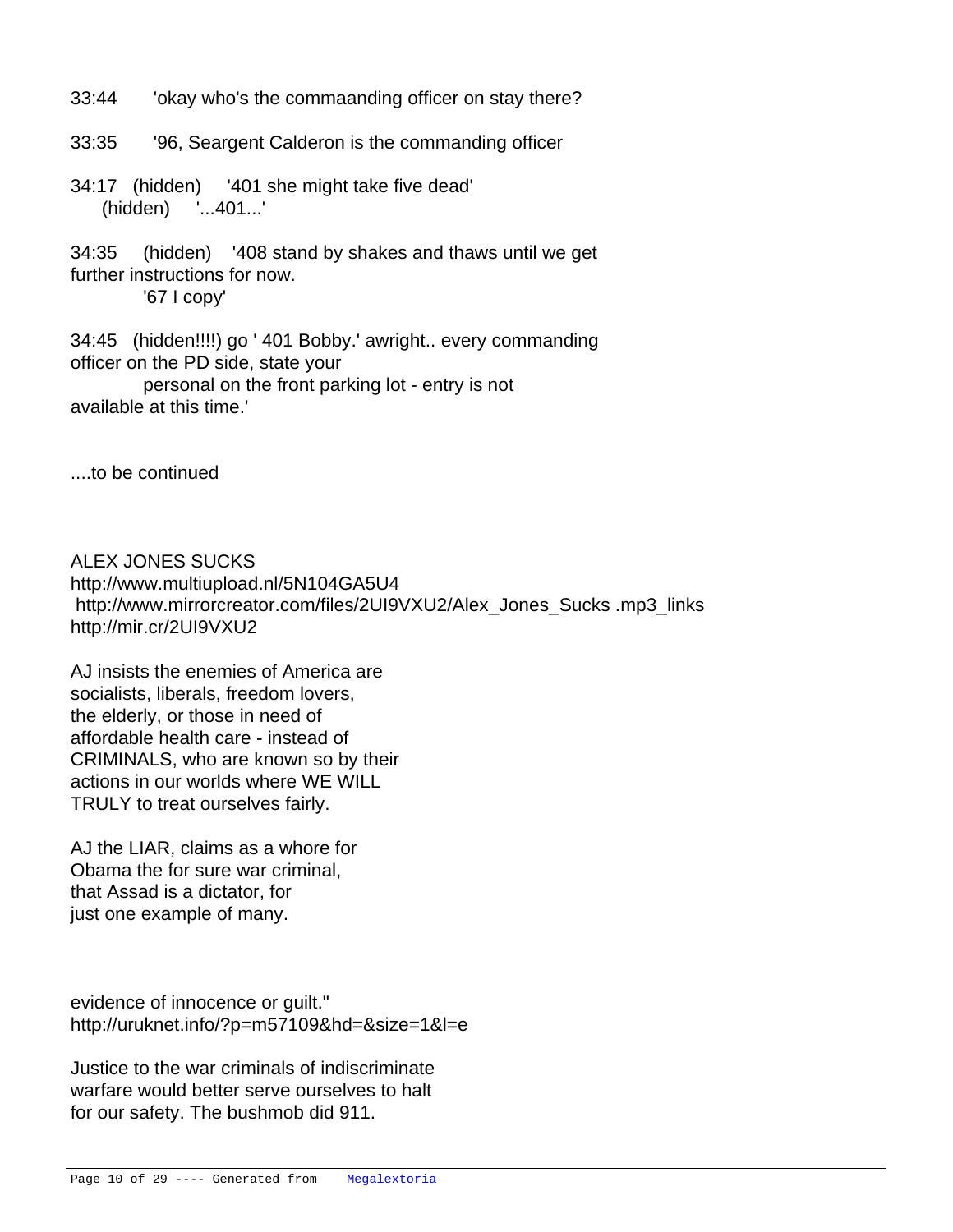1. The ISI's General, Mahmoud Ahmad funded 911's Atta

2. We have video of iron flowing like water from the towers

So, instead of fighting for Justice to preserve freedom, America is lawlessly still led by those who demonically claim we don't need evidence to form their guilty verdicts. On the matters of Good and Evil. And some people call-ME-crazy..

Republicans are Evil traitors to our flag, warring to kill America for Satan as the good for nothings. Under the new Johnny Presidency, America will stand proud and strong as freedom being Justice for everyone. You included.

"\$12 billion every 30 days in Afghanistan"

Remember, after the first year of the Iraq war, 2004, the REAL total cost for both wars was 2.5 billion. The late Senator Kennedy told US that.

Investigating the Investigation http://www.alternet.org/story[.htm]l?StoryID=17816

/ /Russert asked Daschle, "Did the vice president call you and urge you not to investigate the events of Sept. 11?" Daschle flatly contradicted Cheney: "Yes \ \

ABCNEWS.com : FBI Called off Terror Investigations http://abcnews.go.com/sections/primetime/DailyNews/FBI\_whist leblowers...

/ / Two veteran FBI investigators say they were ordered [..] `You Will Not Open Criminal Investigations' \\

Neo-Conservative Islamophobe Frank Gaffney"

/ / Gaffney: "It is regrettable that they had to die, but I believe they did have to die. The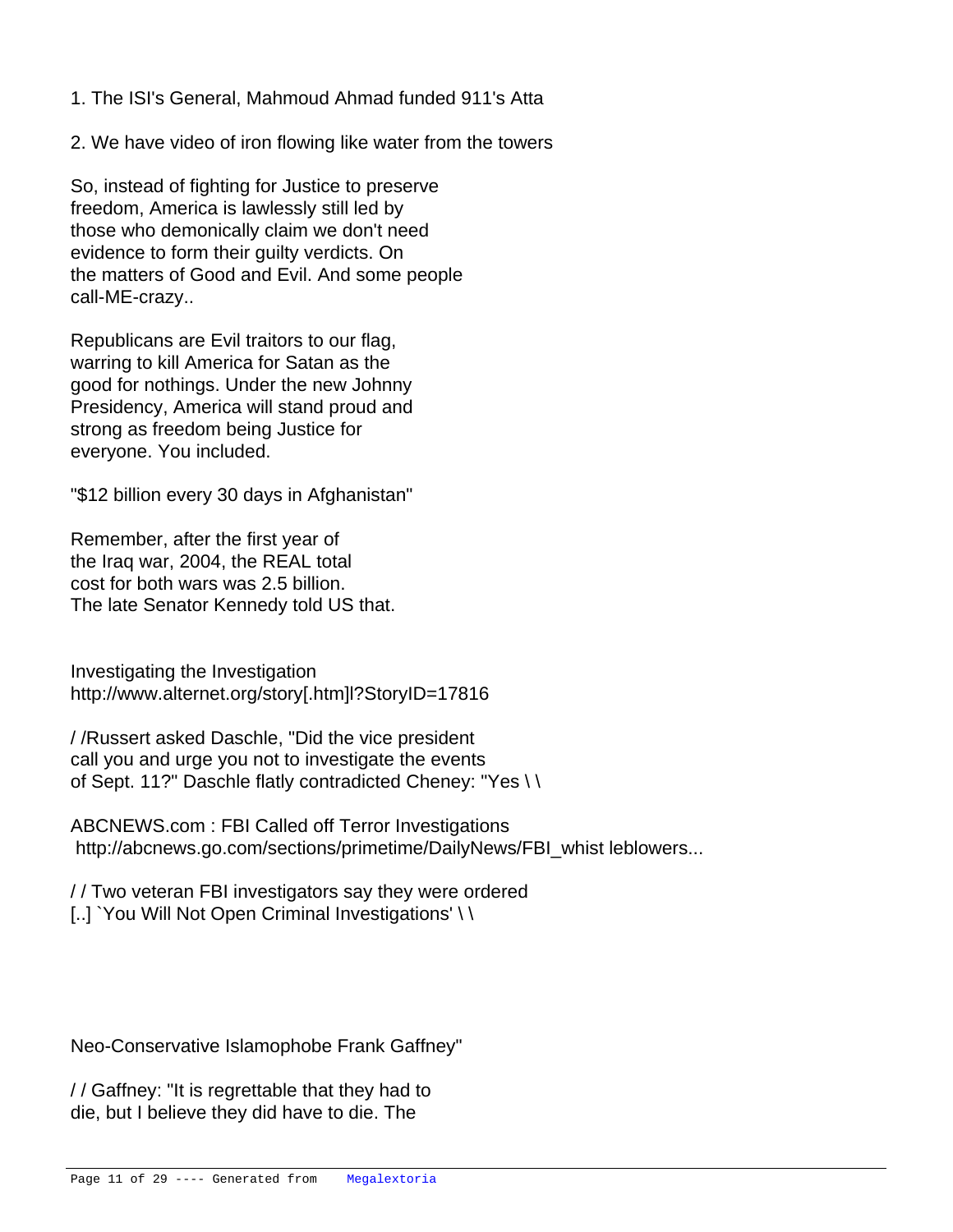danger was inaction could have resulted in the death of a great many more Americans than 4,000. And that's the reason I'm still delighted that we did what we did." \ \ Saddam was doing whatever was asked plus more - whatdidtheywantbutnotaskfor

Saddam wasn't in violation of 1441. War criminals truly deserve to die by war crimes Public trial. Why? It's NEEDLESS mass murder Neocon Gaffney supports on magic TV without the facts there to defend anyone. Dying. The Iraq war has no cause. Soldiers are warring there to bring about a situation that was present before the conflict began. Near Impossible now with all the toxic waste and losses to everyone of innocent lives made to suffer and die for nothing but the Bushite's contempt for Law. Contempt for Justice. Contempt for God. Contempt for our wise leaders of civility, contempt for Freedom. Once nearer a civilized Humanity we were living for freedom, and now, all suffering with God for more than a thousand years, due these Zionist Nazi illiterate savages, pirating our fire power. Innoculating THEMSELVES blindly with posions that make US all even dumber. George Walker Bush is evil personified as the war criminal of the worst order, ever. As Humanity it must all be our fault, for I felt I could easily help everyone to be more Human than all we've been left as on TV since 911 happened on our watch. One thing is for sure: Lawless wars for ungodly tyranny by slavery sucks for everybody. Justice is a must if we are to ever claim Victory here again.

Bush and Cheney closed 911 police investigations.

The U.S. Is No Longer The Land Of The Free http://jonathanturley.org/2012/01/15/10-reasons-the-u-s-is-n o-longer-the-land-of-the-free/

show that only about 5 percent of blacks

Obama "Nothing will be gained by laying blame for the past."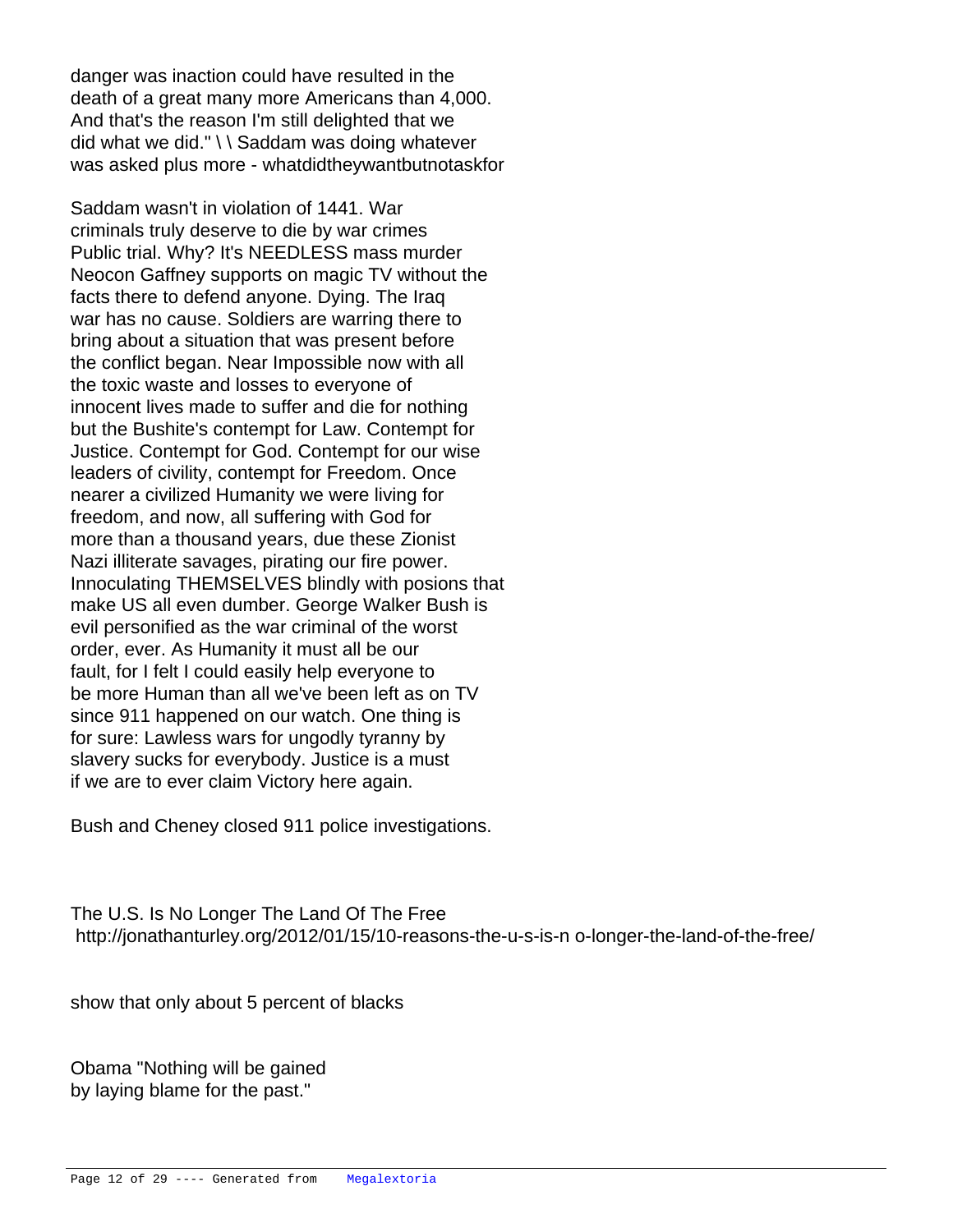Good or Evil?

....by the way, did you know that banksters do not cover our loans?

Why is this happening?

Banksters are walking away with defrauded TRILLIONS. And the Rightard will to have life die this way, denying free talk on the facts surrounding their ungodly evilness. Making the escape for the Antichrist enemy of God, Mr. George Walker Bush who Closed 911 police investigations as naked traitor like themselves, enemies of the Republic who refuse to allow a just cause speak as America's will for Freedom.

Matt Taibbi - Why Isn't Wall Street In Jail! http://dailybail.com/home/why-isnt-wall-street-in-jail.html

Ron Paul sucks.

prisonplanet.com

/ / Why would FEMA, an organization supposedly tasked with helping in a time of crisis, deliberately cut police communication lines? \ \

Ron Paul: FEMA - Why We Don't Need It

Ron Paul is a demon con escaping those who did US wrong with stealing trillions and mass murdering Americans.

FORMER FBI CHIEF SAYS 9/11 WAS AN INSIDE JOB

Bushites Warring side by side with Osama bin Laden's Army now in Lybia

1. The ISI's General, Mahmoud Ahmad funded 911's Atta

2. We have video of iron flowing like water from the towers

We refuse to sacrifice further for the evil 'no opinion' TV bullshitters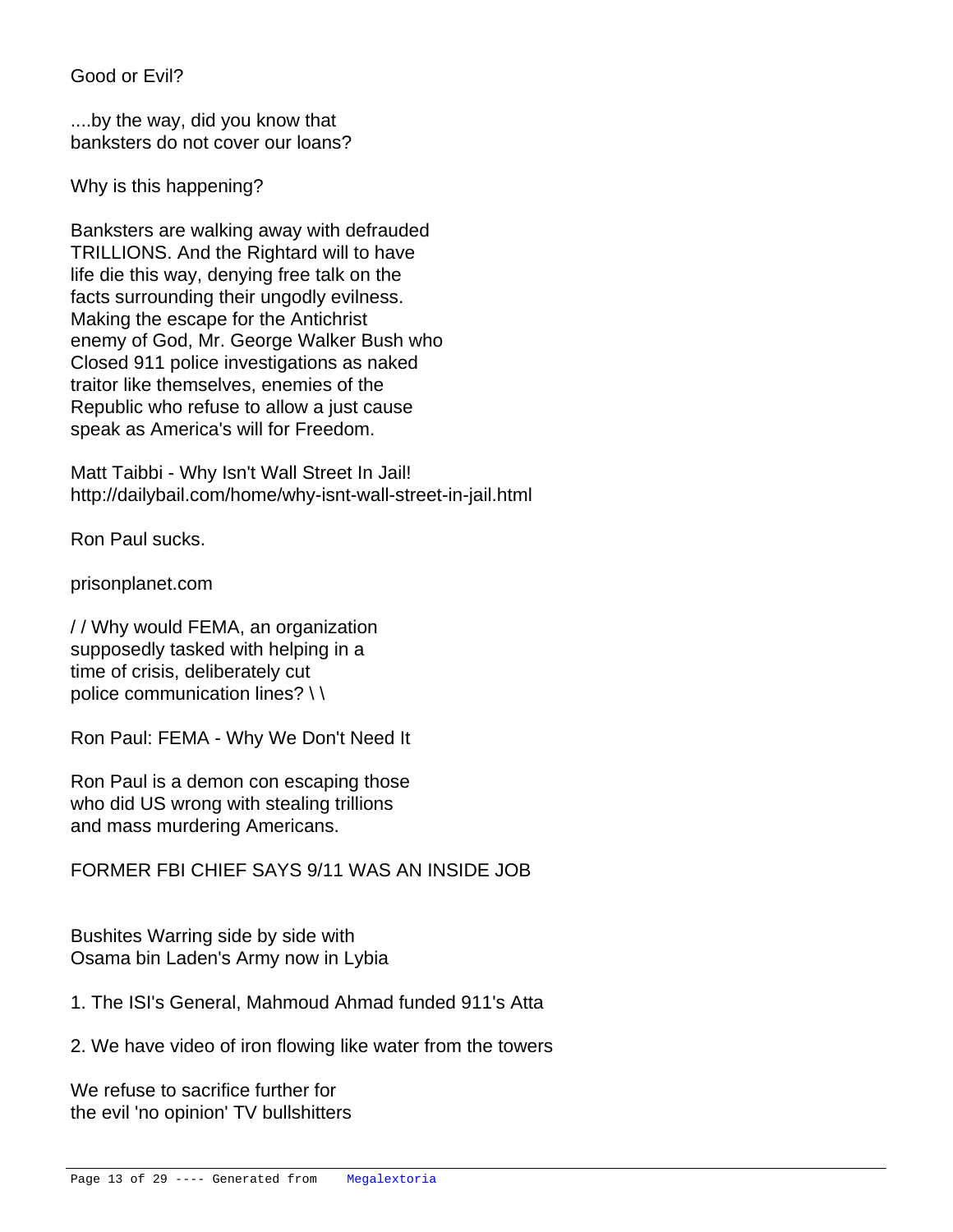all to make the final escape of Bush and Cheney on 9/11. War criminals suck. Truth is our way. as we are freely being to make that stand in the greatness of all there is. And right now, there isn't much.. We have alot of work to do here People, so, let's get started on the charge of Obstruction by Bush and Cheney on 9/11, and NATO commanders as clearly traitors to continue bombing anyone else but guilty parties - namely, themselves.

Libyan detainees die after torture by Obama and Hitlery's al-Qeada, says Amnesty International http://www.bbc.co.uk/news/world-africa-16741937

And the TV couldn't care less if their own 'innocent' lives with America's criminal Congress hung in the balance for being blatant naked accesories to war crimes earning rightful death sentences as LYING sacks of shit, trying to make the big break for Bush and Cheney here on 9/11, by calling the cowardly evil grunts heroic for whoring as Satanic.

AMERICAN TV - argues it's good to get killed Jews by breaking truces with prison labor slave camp - "for real"

'The Rachel Maddow Show' for Monday, March 21st, 2011

/ / ENGEL: ..I would say one in five of the rebels told me today that they are fighting because they think Gadhafi is Jewish. \ \

ONE OUT OF FIVE WILL TO KILL JEWS FOR MORE AMERICAN GIVE AWAY MONEY

Weak intellectually, prone to cuss, the bushite nazi dumfuk, is a worthless piece of crap.

9/11 police investigations were immediately closed.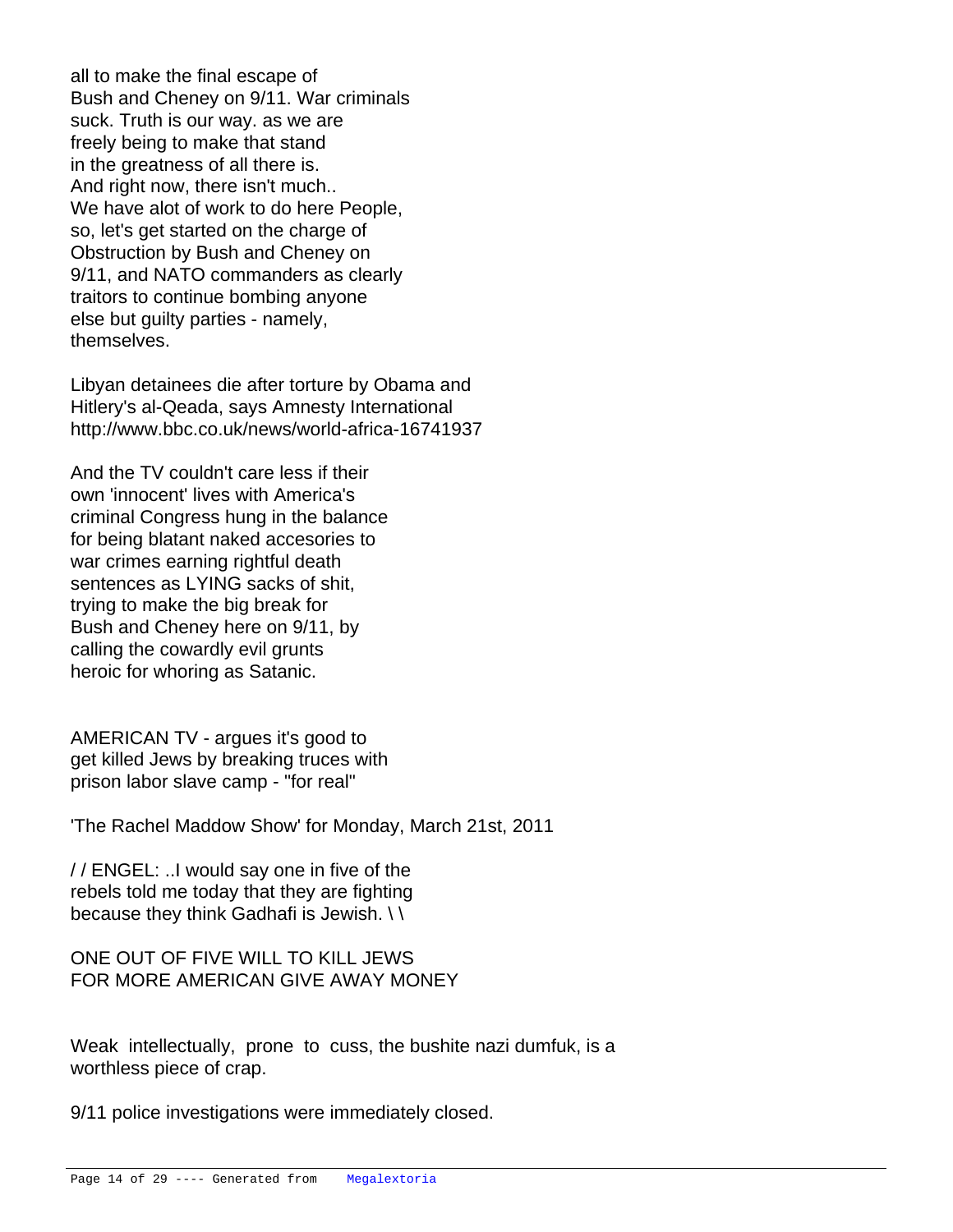ABCNEWS FBI Called off Terror Investigations "You Will Not Open Criminal Investigations" Bush "There's no need to discuss evidence of innocence or guilt." Someone planted explosives in building 7, and believing that 'bin Laden did it' without any way to know actually so, STILL insists Laden would have had to have an accomplice. Ozoleck had a war game called, "Unified Vision" practicing the collapsing of buildings in NYC, a "Red Ex" plan for invasion of Afghanistan in May 2001. Condi signed the invasion plan on Sept. 9 2001 as reported by Jim at MSNBC. The Taliban wanted to hand over Laden repeatedly all the way back through Clinton, by just simply a formal allegation with evidence these demons deny all dying Americans still. Denying justice from the terrorists as a public option strategy is the con of a war criminal. Don't be dumber than dumb as cowardly 'unawares'.

Subject: Re: The Secret of Sandy Hook - SECRET POLICE AUDIO CHANNEL DISCOVERED - The Secret of Sandy Hook Posted by  $<$  address is on Thu, 29 May 2014 15:48:43 GMT [View Forum Message](http://www.megalextoria.com/forum2/index.php?t=rview&th=14983&goto=253381#msg_253381) <> [Reply to Message](http://www.megalextoria.com/forum2/index.php?t=post&reply_to=253381)

JOHNNY EXCLUSIVE <notttheerightemail@hotmail.com> wrote:

> The Secret of Sandy Hook

>

- > http://www.mirrorcreator.com/files/RU3HNYBI/The\_Secret\_of\_Sa ndy\_Hook.mp3\_links
- > http://www.multiupload.nl/B2NPASM2IG
- > http://mir.cr/RU3HNYBI
- >
- > A secret audio channel has been discovered by Yours truly,
- > Johnny, who incidentally, is running for President of these
- > United States standing.. Multiply 'silent' audio by 33.3
- > times, balanced for DC levels, with a touch of magic
- > audio dynamics..
- >
- > RAW audio from here:
- > http://sheilaaliens.net/SandyHook/NewtownAreaFireandPolice/
- >
- >
- >
- > 34:35 (hidden) '408 stand by shakes and thaws until we get further
- > instructions for now.
- > '67 I copy'
- $>$  and  $\geq$
- > 34:45 (hidden) go '401 Bobby.' awright.. every commanding officer on
- > the PD side, state your
- > personal on the front parking lot entry is not available
- > at this time.'
- >
- >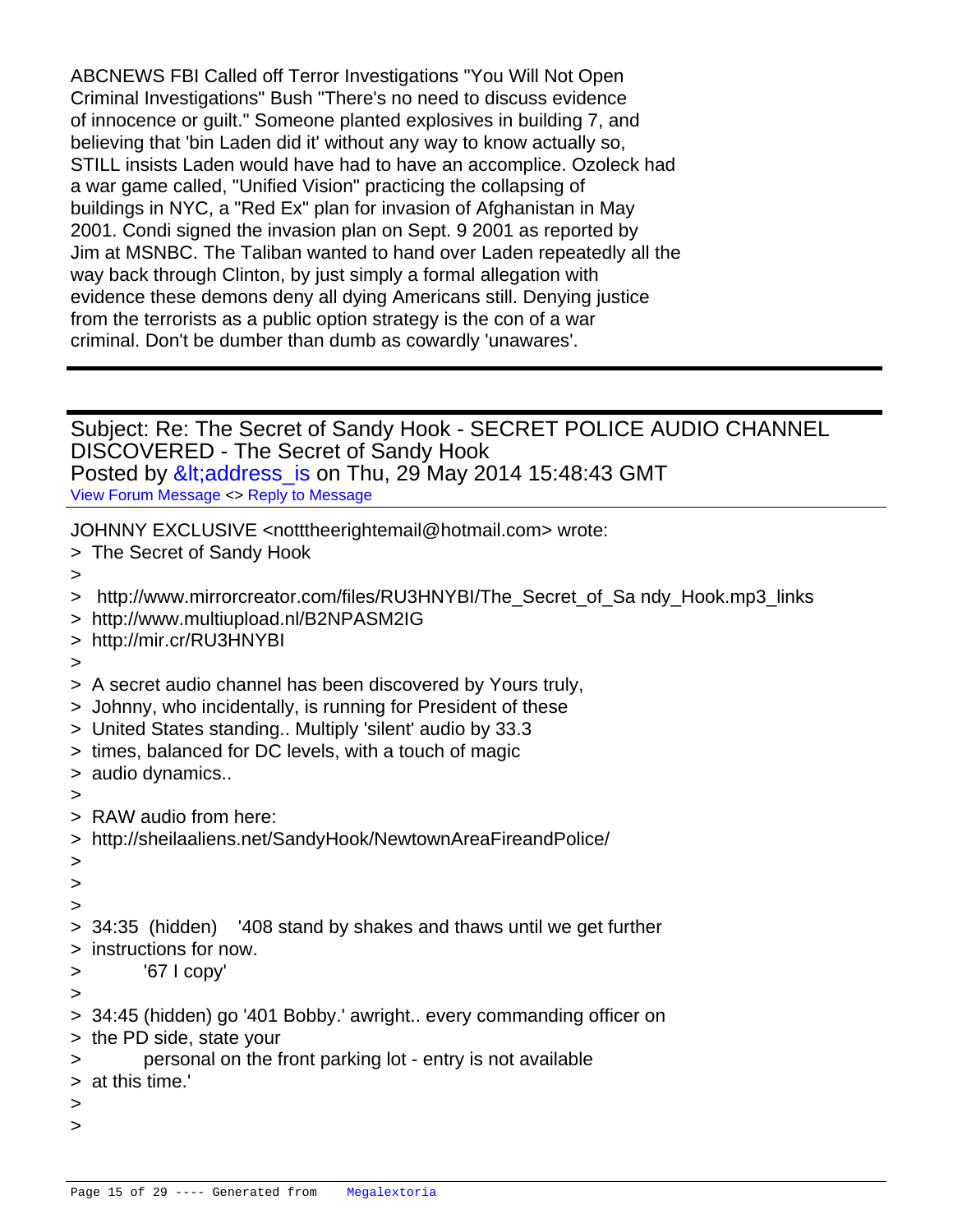- > Nearly thirty five minutes after the first call out from
- > dispatch, cops can not yet, enter the school, while ems
- > can not either to attend to children bleeding to death,
- > until such a time, that does not happen until after 1pm
- > where the nurse is found in a closet. Despite a single
- > cop asking at 10:35, then again, the same near crying at
- > 25:30. We even hear caught the sufferings in pain of a
- > child 6 or 7, with the angry words of ems too, asking a
- > demand to speak to who's in charge here, while suspects
- > wearing masks and a nun's outfit, and an "off Duty"
- > tactical squad officer are let to simply walk off
- > without any APB given to nab the guilty parties. No,
- > instead, in conempt of God and Man, CNN and FOXSNEWS
- > don't seem to be concerned for Justice winning, as
- > just like when they bomb, rape or torture innocent
- > Humanity lawlessly in the war crime military to over
- > throw Democracies for Saudia Arabia.
- >
- > The suspect named Lanza, let off more than a 150 rounds
- > in much less than 2 minutes and eighteen seconds, much
- > less. Witness was able to walk in silence from her car,
- > notice the costumes that the grunters wore outside the
- > OPEN FOUR DOORS of the suspect's car, as walking to the
- > front door to notice the window had been smashed, she
- > conversed with her friend on the strangeness of the
- > mystery, then heard gunfire from inside of which she
- > ran from. Let's say a generous shave of about 20
- > senconds? So, that leaves a continiuos barage of many
- > more than one shot per second, considering also, the
- > lengthy conversation the suspect had with someones over
- > the intercom, and Ms. Soto, of which in their altercation,
- > told of all the children were off to gym class where
- > incidentally there WAS A GYM CLASS present a big empty
- > room then of course the suspect needed to reload all
- > of his four hand guns and four rifles, (but leaving the
- > AR-15 in the trunk for luck? second video near nobody
- > has seen search "second Gun"!) which gave Soto's children
- > the smarts to run out all the way over to Gene's house,
- > followed CLOSELY behind by a crazed frantic male to murmer
- > about not worrying about something continuing on, as he
- > would know, or another thing about being vague. Gene
- > stressed, best to get the children inside where it would
- > be safer from the dangers of the grunter "Police" in Sandy
- > Hook. America must war for Justice meeted against these
- > ungodly wicked whores of Satan who remain US silent on
- > this, the wickedest of treasons ever minus 9/11. God
- > wills Justice always. We demand the 911 calls be made
- > public with everyone in real Policing prepared to arrest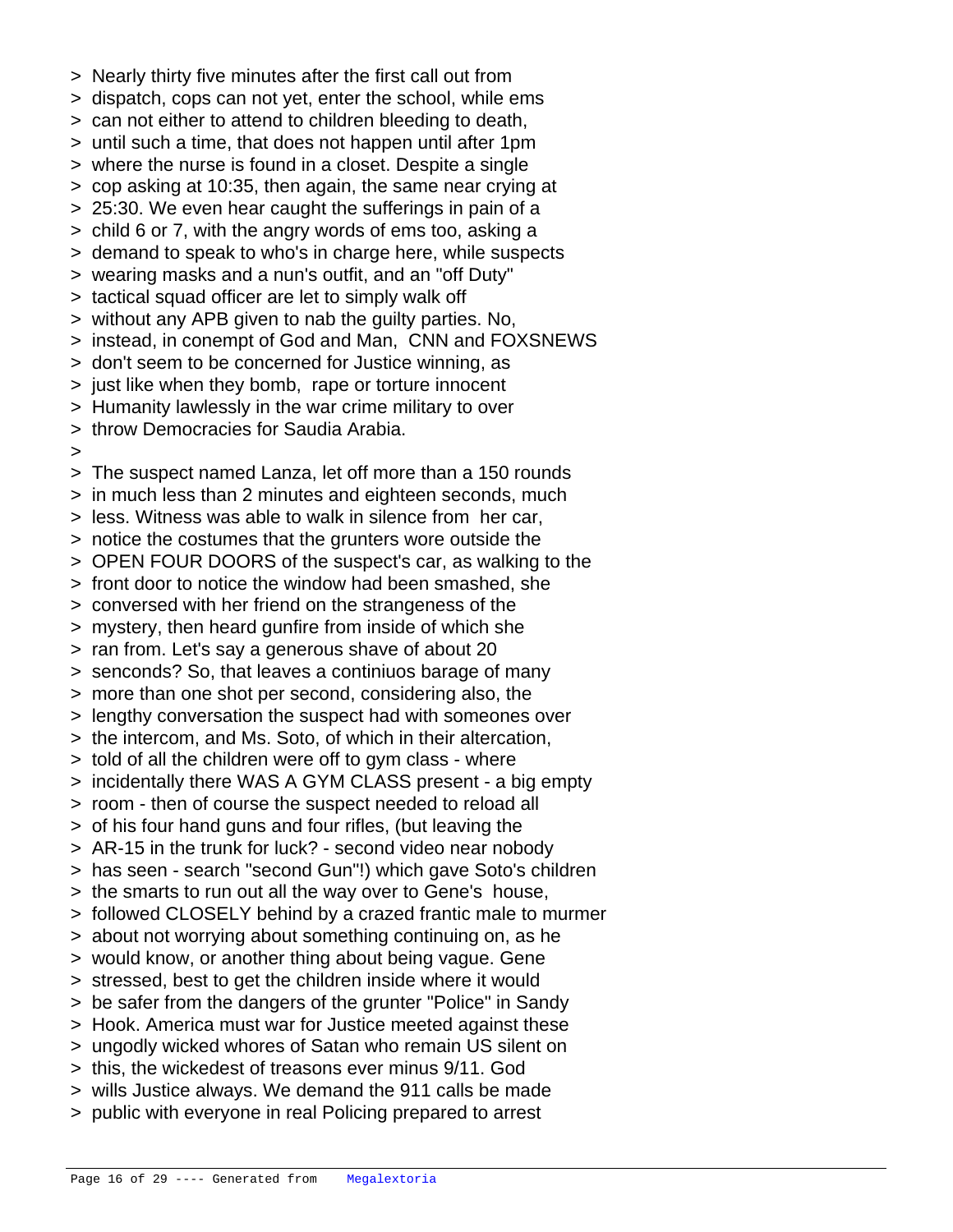> all those Sandy Hook "Police" who refuse to co-operate > with the Laws on the Book for first degree mass murder. > King Johnny for President. > > > 00:10 (9:35)ish dispatch "67?" > 67 "67" > > dispatch '67, Sandy Hook School, > caller's indicating > SHE thinks someone is shooting in > the building > > :35 (sirens) '...we're going' > > :52 dispatch 'units responding to the Sandy Hook School, the front > glass has been broken - out of the scho.. they are unsure > why' > [important to word the quandry while someone shooting??? or > different 9/11 call about grunts breaking a window > to get in, > to THEN gun down children like they regularly do for fun in > Afghanistan as whores for George Walker Bush and the > Neocon > Zionist ungodly demon beligerents, who claim "we" > didn't/don't > need any crime scene evidence on 9/11 either, still, > and if we > thought any different as real believers freely > would, all of > God and civilization would be a terrorist not worthy > a fair hand.] > > 1:31 dispatch 'all units, the individual I have on the line, > continues to hear what HE believes to be gunfire' > > 1:44 '10 95, ..look'em shool.. at Cresent road, other units take a > foundation point in that drive way' > > 2:28 dispatch 'all units responding to Sandy Hook school at this > time, > the shooting appears to have stopped, it is silent at this > time - > the school is in lock-down > > 2:54 678 take them out > > 2:54 Roger that.. they jump here and fight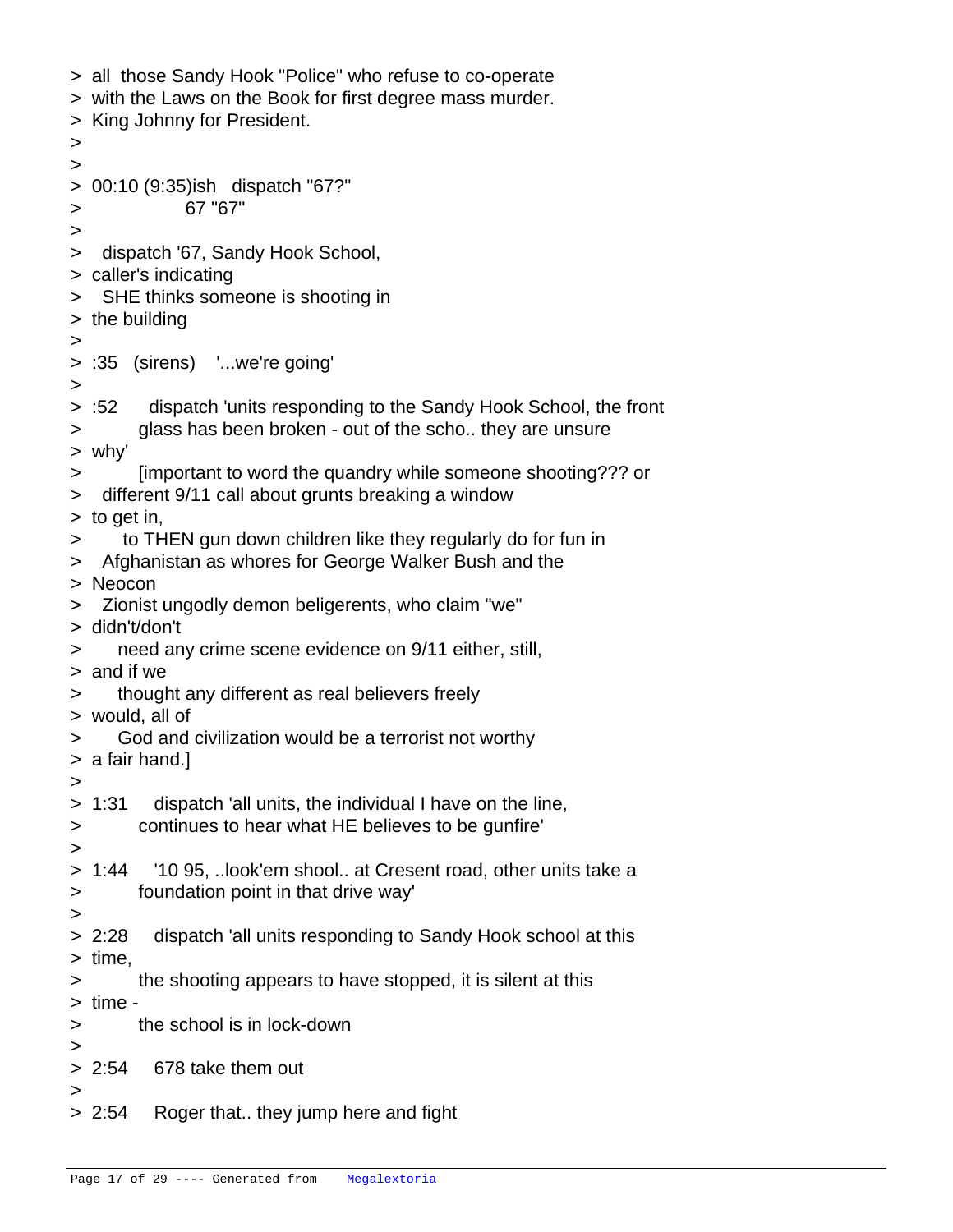```
\,>\,>> 3:15 dispatch '67 your on Crestwood, correct sir?
> [from the station, in less than 180 secs. ]
> 				 
> 3:17 67 'Roger'
> 
> 3:20 dispatch 'alright.. reports that a teacher saw two shadows
> running
> past the building, past the gym, which would be rear - I
> think near
> shooting..
> 
> 3:36 'Yeah we got'em.. THEY ARE coming at ME down gun point, 
> 
> 3:45 'amby [ambulance?] stand by for dispatch'
> 
> 3:49 'coming up the driveway left side..'
> 
> 3:58 'F6 THIS IS IT' 
> 
> 
> ------------------
> 
> 							 
> 4:04 'YOUR VETRANS, YOUR PRE-TEMPO' 
> 
> 4:07 'Police [please?]' 
> 
> 4:07 dispatch 'YOU GOT HIM YOU GOT HIM DON'T TELL ME..'
> 
> 4:07 'on daground [Sennacra?]'
> 
> 
> ------------------
> 
> 
> 4:09 [two seconds] dispatch 'Ambulance is requested to stage
> Methodist
> church Sandy Hook Center.. I will need two Ambulances
> at this time'
> 
> 4:38 1st different dispatch '729 to the garage'
> 
> 4:42 'Amuli in touch' 
> 
> 4:44 2nd different dispatch '754 to the garage'
>
```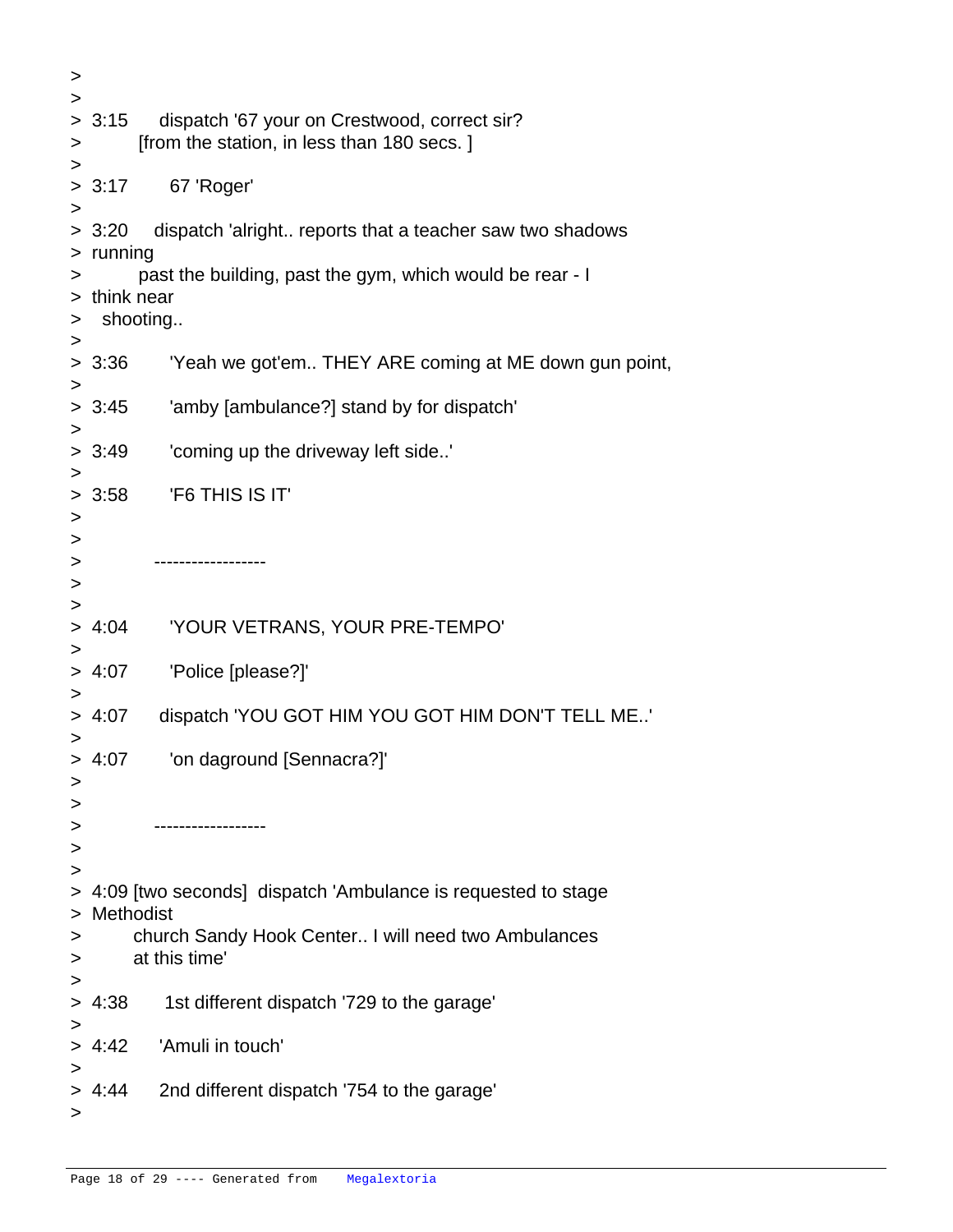|                            | > 4:48                                                                                                                                                        | 1st different dispatch '754'?                                                               |  |
|----------------------------|---------------------------------------------------------------------------------------------------------------------------------------------------------------|---------------------------------------------------------------------------------------------|--|
| >                          | > 4:51                                                                                                                                                        | 'he's involved in it                                                                        |  |
| >                          | > 4:55                                                                                                                                                        | new voice 'got to split sir' [!!!]                                                          |  |
| ><br>><br>>                | > 5:10                                                                                                                                                        | different dispatch 'all units, last known<br>gunshots are at the front of the building'     |  |
| >                          | > 5:12                                                                                                                                                        | 'we're on route to the Methodist Church at<br>Sandy Hook Center full crew'                  |  |
| >                          | > 5:35                                                                                                                                                        | 'I don't know I got THEM proned out,                                                        |  |
| >                          | > 5:41<br>> unit'                                                                                                                                             | 'porp for dat units, be aware we could have a second P                                      |  |
| ><br>>                     | > 5:42                                                                                                                                                        | [response to 'dat units'] go head                                                           |  |
| >                          | > 5:50                                                                                                                                                        | '185i3a, any discription'                                                                   |  |
| >                          | > 6:31                                                                                                                                                        | 'Young meant. that the last known shots were at<br>the front of the schoo - maybe the roof' |  |
| >                          | > 6:42                                                                                                                                                        | 'Yellow Echo, October, Samsug told Lee Lie 72                                               |  |
| ><br>$\geq$<br>><br>><br>> | 8:26<br>Dispatch 'just recieved a call, we have one female in<br>room one, we is recieving a sear to the foot, do we<br>have any other injuries at this time? |                                                                                             |  |
| ><br>⋗<br>>                |                                                                                                                                                               |                                                                                             |  |
| ><br>>                     | > 8:34                                                                                                                                                        | 'my thoughts ringing me home the baret staging'                                             |  |
| $\geq$<br>➤<br>>           | [WORTH NOTE! Why ??? DIFFERENT voices simutaeously metered -<br>suggesting raw audio possible bogus]                                                          |                                                                                             |  |
| >                          | > 8:34 (hidden) 'give daddy please ought to stay'                                                                                                             |                                                                                             |  |
| ><br>><br>>                |                                                                                                                                                               | -------------------------                                                                   |  |
| ><br>⋗<br>><br>>           |                                                                                                                                                               | 9:17 Confimed at the school. To the party in<br>custody. thief forth grin a one.            |  |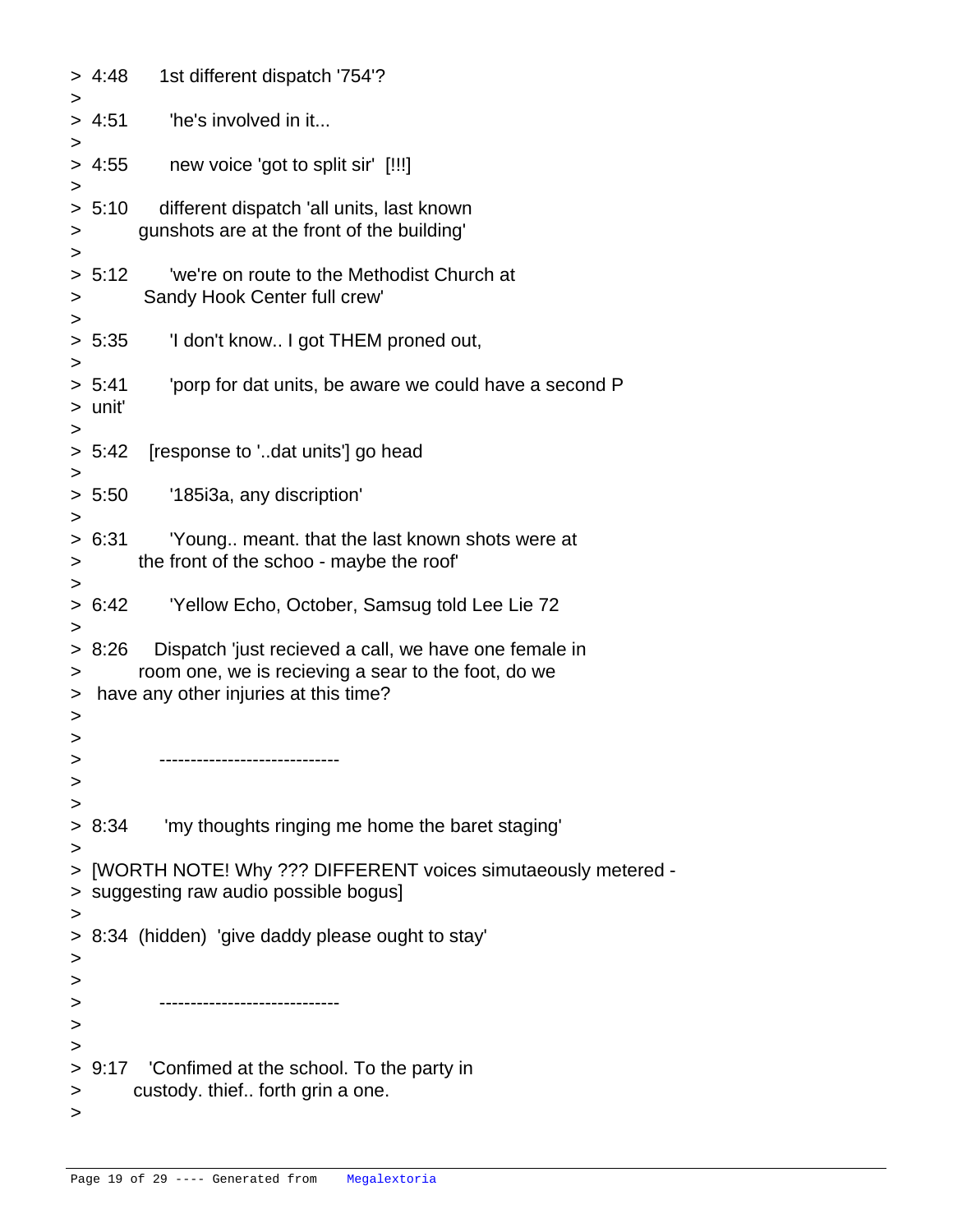| >                   |                                                                                                   | > 9:26 'BRILLIANT'                                                                                                                                                              |  |  |
|---------------------|---------------------------------------------------------------------------------------------------|---------------------------------------------------------------------------------------------------------------------------------------------------------------------------------|--|--|
| >                   |                                                                                                   |                                                                                                                                                                                 |  |  |
| ><br>>              |                                                                                                   | > 9:37 We have a teamed three, at the south east of the school.                                                                                                                 |  |  |
| >                   | > 9:45                                                                                            | 'Roger, Dekser 3 thinks he's east portion of the school, 145'                                                                                                                   |  |  |
| $\geq$<br>>         |                                                                                                   | 10:03 'Neh se sic [976? or Tiny Sah is sick]                                                                                                                                    |  |  |
| $\mathbf{r}$<br>>   |                                                                                                   | 10:14 'ain't that a bick Joyka IS DEAD, you check for yourself'                                                                                                                 |  |  |
| >                   |                                                                                                   | > 10:15 'No' ["no" by itself]                                                                                                                                                   |  |  |
| $\mathbf{I}$<br>>   |                                                                                                   | 10:26 'Eight stand by, we're going an out!'                                                                                                                                     |  |  |
| $\, > \,$<br>><br>> |                                                                                                   | 10:34 'Yeah these units in the pool, I got a, bodies here, but a,<br>get Ambulances I think'                                                                                    |  |  |
| ><br>>              |                                                                                                   | 10:43 'I do think the two of yah MF'ed in'                                                                                                                                      |  |  |
| $\geq$<br>>         |                                                                                                   | 10:53 '82 is us staging'                                                                                                                                                        |  |  |
| $\geq$<br>>         |                                                                                                   | 10:54 'go eight two'                                                                                                                                                            |  |  |
| $\mathbf{I}$<br>>   |                                                                                                   | 11:15 'if she answers'                                                                                                                                                          |  |  |
| >                   |                                                                                                   | > 11:20 'stage them at the [scrambled!] right in the driveway,<br>and we'll fire on the(m) and the FULL PLAN                                                                    |  |  |
| ><br>><br>>         |                                                                                                   | > 11:35 '82, 83, and a medic, state at the rear parking lot,<br>ate of Crown, on Dickinson drive.                                                                               |  |  |
| ><br>><br>>         |                                                                                                   | 11:40 'ten four. The dont prosecuter is here, so we can't<br>have anybody, a handle, you know, let anyone in.<br>[from here no police or medics are allowed to save<br>children |  |  |
| ><br>>              |                                                                                                   | bleeding to death, for this grunter determined them all                                                                                                                         |  |  |
| ><br>>              | not<br>worth saving - not yet transcribed is a child moaning in                                   |                                                                                                                                                                                 |  |  |
| ><br>><br>><br>>    | pain<br>nearer an hour after this Bushite demanded no help be offered<br>to all needlessly dying] |                                                                                                                                                                                 |  |  |
|                     |                                                                                                   | > 10:50 'make sure to copy, we're moving up to the rear of                                                                                                                      |  |  |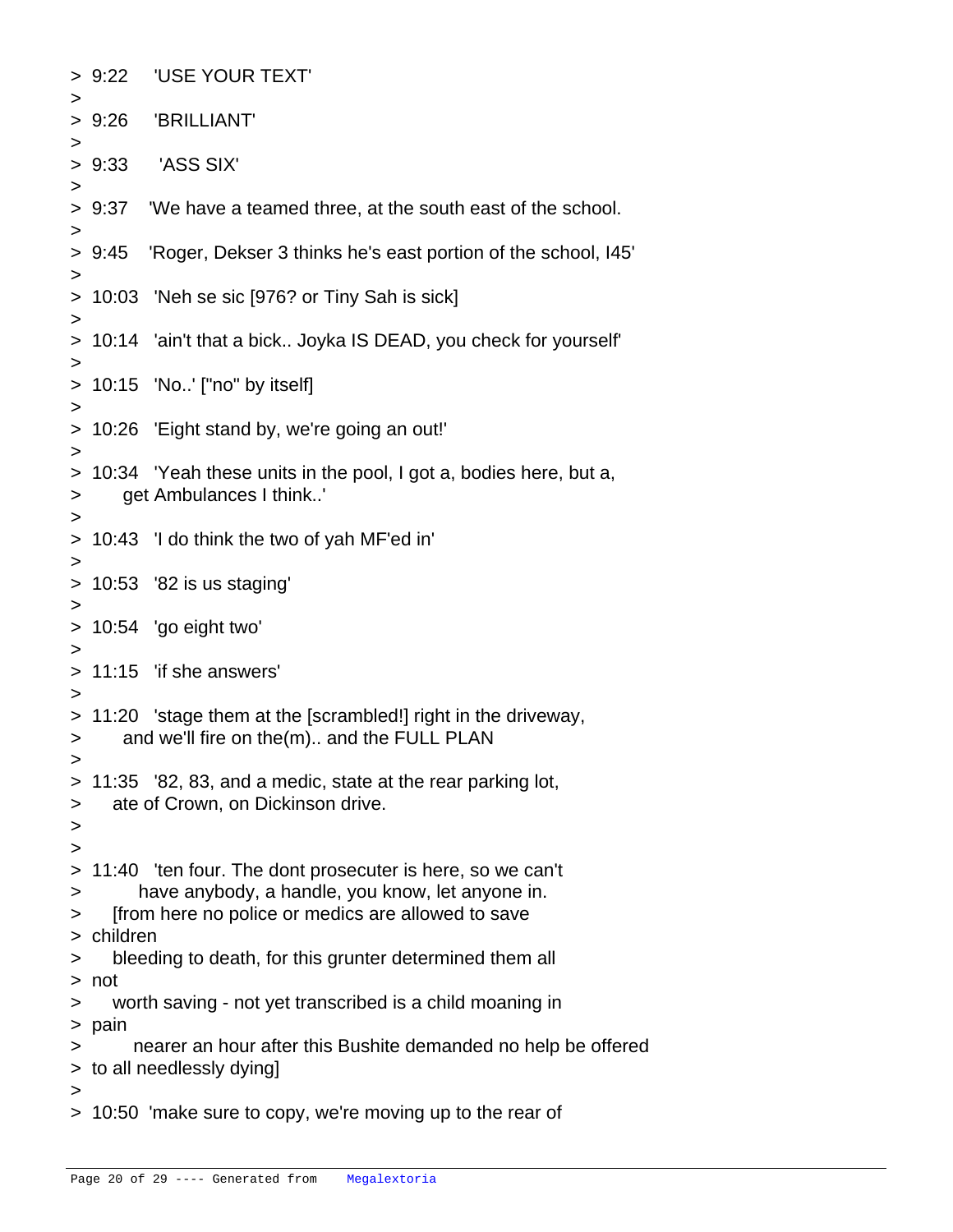```
> Sandy Hook Fire Department six.
> 
> 10:51 'copy'
> 
> 11:36 'f success forth unit fifth, setting up a perimeter 
> front rear.'
> 
> 16:14 'okay, we got one back down.. (scambled) clear.'		
> 
> 16:34 'we have suspect down.'
> 
> 16:48 'probably could have left [fast cut]
> 16:49 'lietenant'
> 
> 
> 17:11 'five delta five on your scanner'
> 17:13 'see del five'
> 
> 17:15 'Delta Five. Seal asking you a question, where am
> I going? I got Dickenson drive, standing at the 
> firehouse out.
> 
> 17:28 'it has been confirmed at this time.. your going to
> stage with the ems crews at Dickson Drive, the Sandy
> 	 Hook Fire department [don't save America's children]
>> 17:39 'Okay, just seeing where the actual call is.
> 
> 17:45 'at the Sandy Hook fire Department'
> [never even bothers to make room to get through either]
> 
> 20:12 (out of breath) 'D5, be advised. We do have multiple weapons
> including long rifles and shotgun'
> 
> 22:45 (hidden) 'he come as they moved, gave wrong anttena'
> 
> 
> 22:51 'at the point, it's all we know at this time'
> and \sim \sim> 						 
> 23:07 'stand by units in front of the school, we're
> conducting an interior search at this time'
> [who's checking for who then? this is why cops
> 			 don't enter the school to check until near
> after
> 1 \text{ pm.}> 						
> 23:35 '83?
```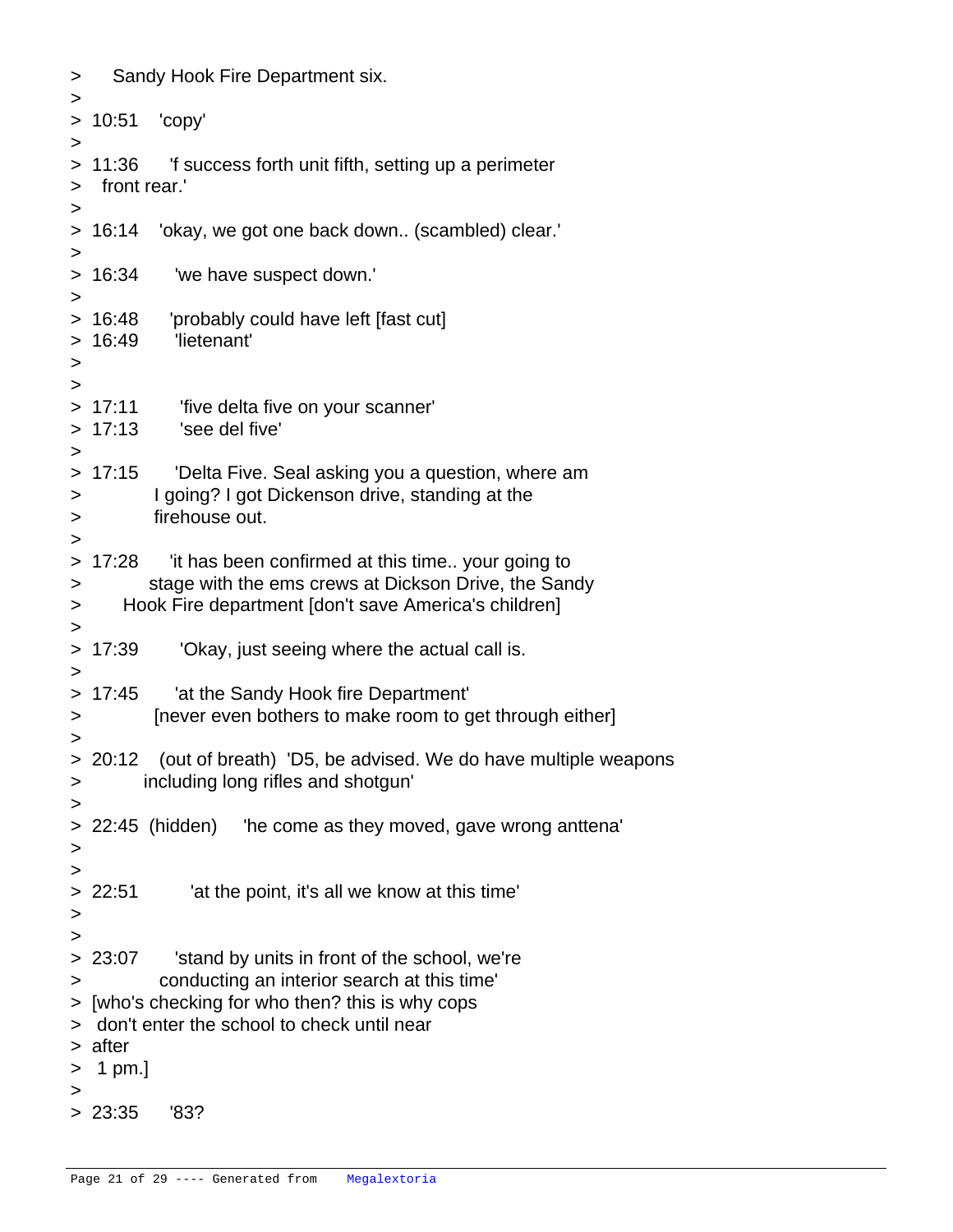```
> 83
> Which one of you ems units were proceeding into the
> 		 scene? 82 or 83?
> 		 82, nad 83 wants to know if we can go in also.
> 						 
> 23:51 82 at this time, PD has not requested your arrival 
> at that scene [nobody but bleeding to death children]
> 
> 						 
> 24:52 f6 to 67
> (NEW DISPATCH?) go ahead f6
> ..past the custodian, we need a weigh the roof, and a
> 		 team up on the roof to clear the roof	
> Roger [but don't check the school however]
> 						 
> 						 
> 25:21 92 is working on it.
> 
> 25:30 85, we need buses here, asap, call danbury we need 
> buses here, asap, call danbury if you have to
> [same guy from 10:34 asking for ambulances - children
> left to bleed to death - do YOU care fuck heads? ]
> 						 
> NO CALLS FOR AN AMBULANCES MADE BY DISPATCH!!! THAT HAS ONLY REFUSED
> THE EMS TO HELP!!! 
> 
> 	
> 26:51 'Shake matter in LA, this is not a pate and bore to door
> a police car'
> 
> 26:53 'get Congik aside [inside?]'
> 
> 27:07 'unit calling you down.'
> 
> 27:32 '82 to dispatch'
> dispatch 'go 82'
> 'we got
> 							
> 27:36 'we need a road bumped up, abulances, and 
> he said call for a everything.. toot speak
> 
> 27:45 'what is the number of Ambulances you will require?'
> 'day god by bare, bot not giving us a nubmber'
> 'repeat'
> [27:45 !!!!!!!!!!!!!!!!!!!!!!!!!!]
> 					
> 28:43 'come ladder, she works well respond Sand Hook sdchool
> start up the ladder, Sandy Hook school, medical
```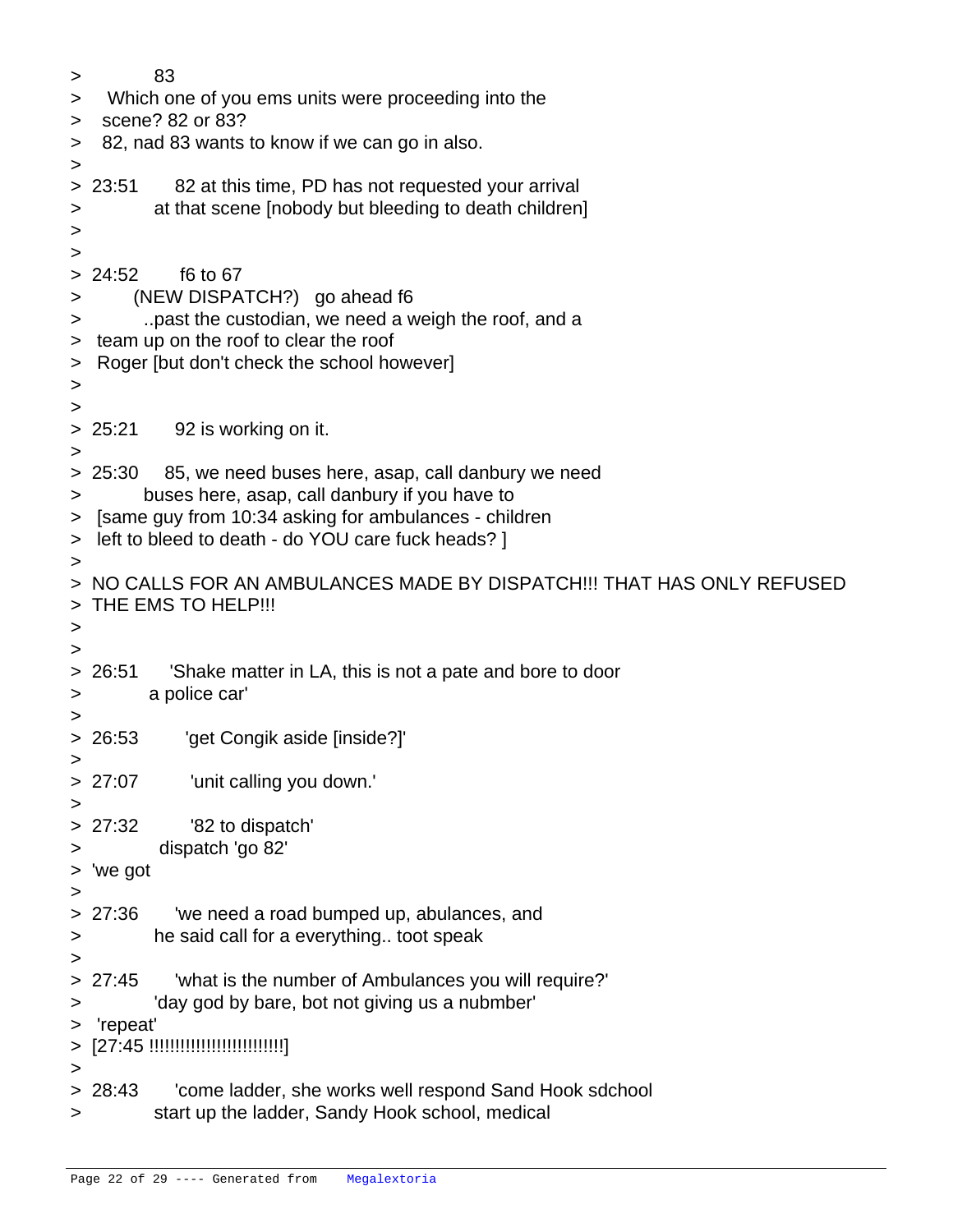```
> emergencies'
> 
> 
> 29:04 'Newtown 406 this Danbury'
> '407 this is station'
> 			'847'
> 
> 29:21 'we going need to get in and score something'
> 
> 
> 29:33 '121 to station'
> 
> 
> 30:24 'now the 4440 at already station'
> 'proceed'
> 
> 30:34 '92 currently on the roof - check that area
> 
> 30:45 'you soud welch is yall'
> 'he wasn't'
> 								
> 31:15 (hidden) '401, 405, 444 we're done 24 -' 
> 'two hour a year, why is he here?'
> 'HEY 41'
> 								
> 31:37 '401 to Newtown'		
> [they are busy with their top secret communications 
> where cops and ems can't hear them at
> something else
> hidden from everyone]
> 
> 31:51 '401 to NEwtown'				
> 
> 31:55 'go ahead'
> 
> 
> 31:58 'do you get a man, would you contact a couple of
> our Austrailia to come to the front of the house and
> man
> the back wall, for a clipping book sign there'? 
> 
> 32:09 'I want to buy the diricherant'
> 'you want it Bob'
> and \geq> 32:22 '7 still taken 7635 grad'
> 								 
> 32:29 '42 Hatred'
>
```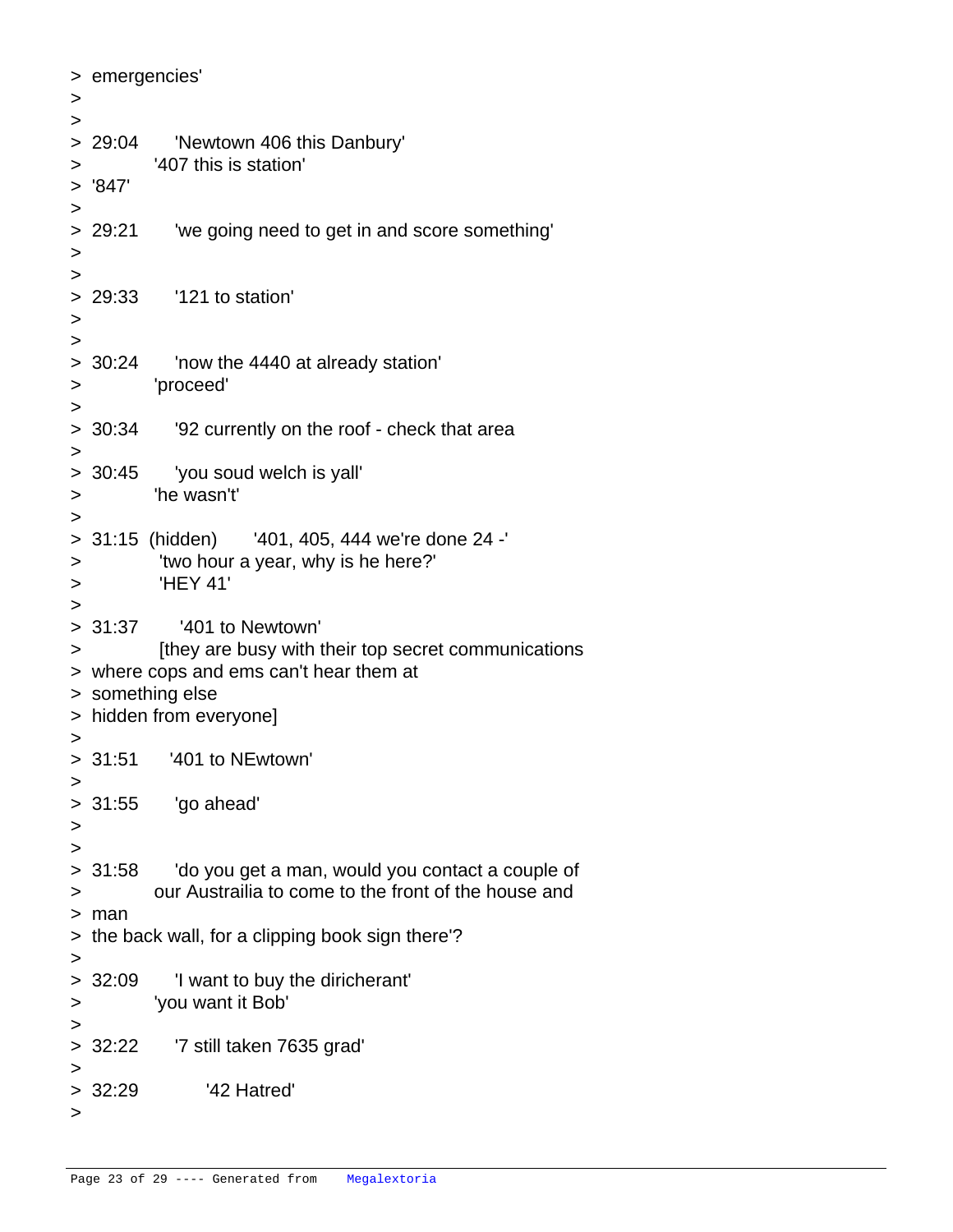> 32:39 '737' > > 32:47 'dummy down' > 'ah.. we're going to return to going to > israeli and reporting in a rapider' > [to throwing hay bags for no helping age practice?] > > 33:05 '82 is transporting one patient to Danbury Hospital' > 'als or dls'? > 'motor vehicle not secure' > 'proceed' [first one]  $>$  and  $\geq$  and  $\geq$ > 33:30 'Newtown 401 441 442 in enroute' > 'ah make contact with the commanding officer on the > scene just to ensure that the arease are going into > have been cleared.' > > 33:44 'okay who's the commaanding officer on stay there? > > 33:35 '96, Seargent Calderon is the commanding officer  $>$  and  $\geq$  and  $\geq$ > 34:17 (hidden) '401 she might take five dead' > (hidden) '...401...' > > 34:35 (hidden) '408 stand by shakes and thaws until we get > further instructions for now. > '67 I copy' > > 34:45 (hidden!!!!) go ' 401 Bobby.' awright.. every commanding > officer on the PD side, state your > personal on the front parking lot - entry is not > available at this time.' > > > ...to be continued > > > > ALEX JONES SUCKS > http://www.multiupload.nl/5N104GA5U4 > http://www.mirrorcreator.com/files/2UI9VXU2/Alex\_Jones\_Sucks .mp3\_links > http://mir.cr/2UI9VXU2 > > AJ insists the enemies of America are > socialists, liberals, freedom lovers, > the elderly, or those in need of > affordable health care - instead of > CRIMINALS, who are known so by their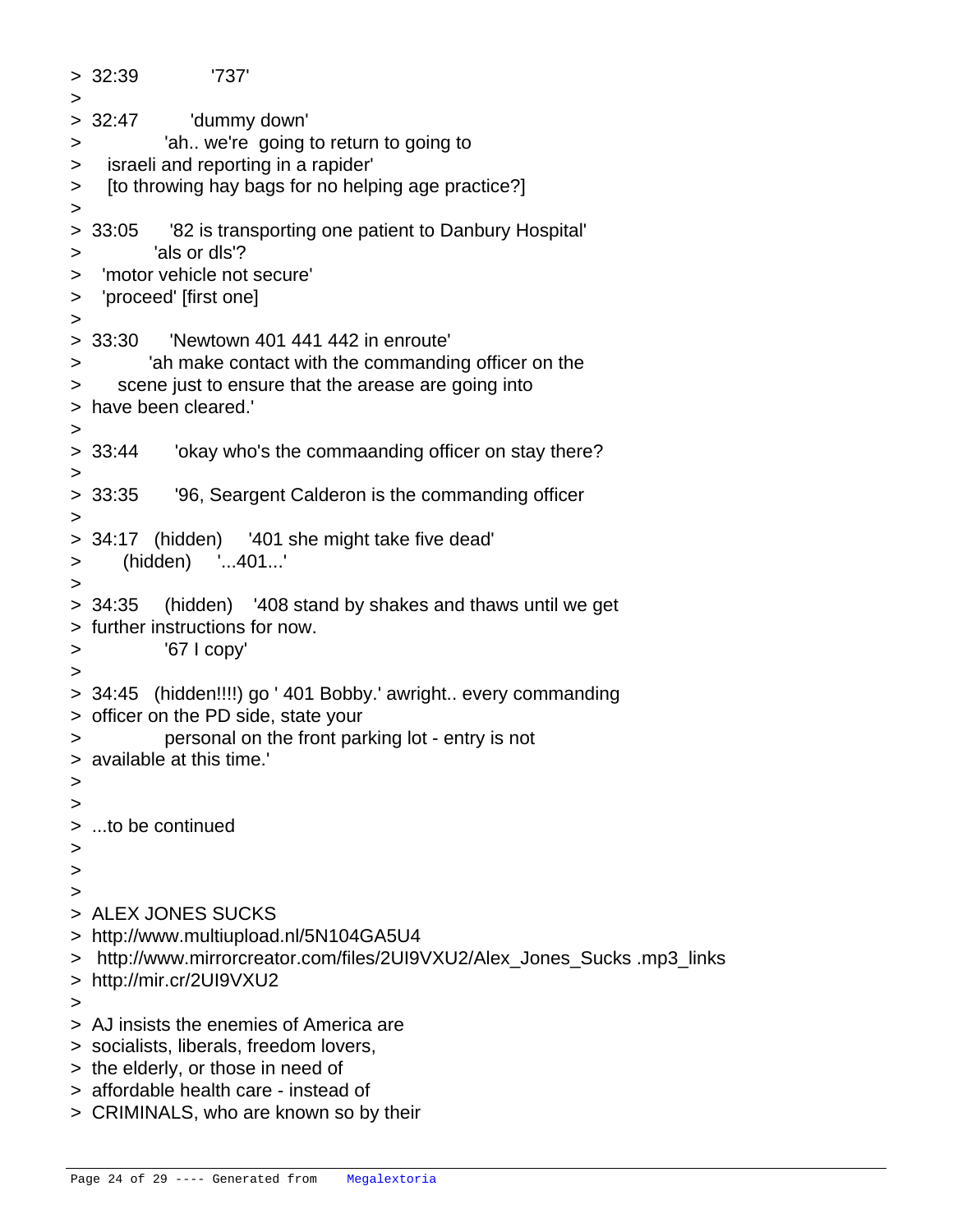- > actions in our worlds where WE WILL
- > TRULY to treat ourselves fairly.
- >
- > AJ the LIAR, claims as a whore for
- > Obama the for sure war criminal,
- > that Assad is a dictator, for
- > just one example of many.
- >
- >
- > evidence of innocence or guilt."
- > http://uruknet.info/?p=m57109&hd=&size=1&l=e
- >
- > Justice to the war criminals of indiscriminate
- > warfare would better serve ourselves to halt
- > for our safety. The bushmob did 911.
- >
- > 1. The ISI's General, Mahmoud Ahmad funded 911's Atta
- >
- > 2. We have video of iron flowing like water from the towers
- >
- > So, instead of fighting for Justice to preserve
- > freedom, America is lawlessly still led by
- > those who demonically claim we don't need
- > evidence to form their guilty verdicts. On
- > the matters of Good and Evil. And some people
- > call-ME-crazy..
- >
- > Republicans are Evil traitors to our flag,
- > warring to kill America for Satan as the
- > good for nothings. Under the new Johnny
- > Presidency, America will stand proud and
- > strong as freedom being Justice for
- > everyone. You included.
- >
- > "\$12 billion every 30 days in Afghanistan"
- >
- > Remember, after the first year of
- > the Iraq war, 2004, the REAL total
- > cost for both wars was 2.5 billion.
- > The late Senator Kennedy told US that.
- > >
- > Investigating the Investigation
- > http://www.alternet.org/story[.htm]l?StoryID=17816
- >
- > / /Russert asked Daschle, "Did the vice president
- > call you and urge you not to investigate the events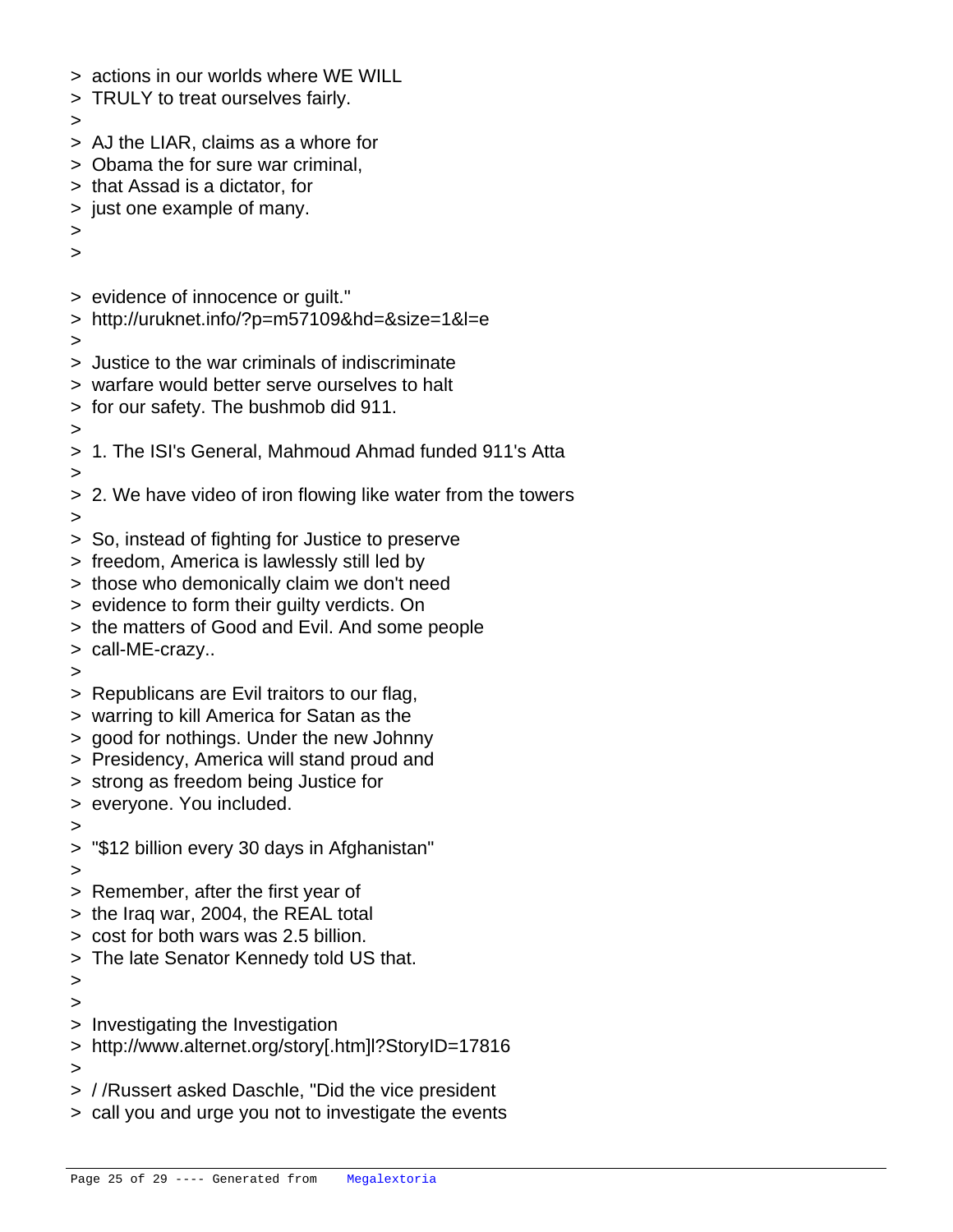- > of Sept. 11?" Daschle flatly contradicted Cheney: "Yes \ \
- >
- > ABCNEWS.com : FBI Called off Terror Investigations
- > http://abcnews.go.com/sections/primetime/DailyNews/FBI\_whist leblowers...
- >
- > / / Two veteran FBI investigators say they were ordered
- > [..] `You Will Not Open Criminal Investigations' \ \
- >
- >
- >
- >
- > Neo-Conservative Islamophobe Frank Gaffney"
- >
- > / / Gaffney: "It is regrettable that they had to
- > die, but I believe they did have to die. The
- > danger was inaction could have resulted in the
- > death of a great many more Americans than 4,000.
- > And that's the reason I'm still delighted that we
- $>$  did what we did."  $\setminus$  Saddam was doing whatever
- > was asked plus more whatdidtheywantbutnotaskfor
- >
- > Saddam wasn't in violation of 1441. War
- > criminals truly deserve to die by war crimes
- > Public trial. Why? It's NEEDLESS mass murder
- > Neocon Gaffney supports on magic TV without the
- > facts there to defend anyone. Dying. The Iraq
- > war has no cause. Soldiers are warring there to
- > bring about a situation that was present before
- > the conflict began. Near Impossible now with all
- > the toxic waste and losses to everyone of
- > innocent lives made to suffer and die for nothing
- > but the Bushite's contempt for Law. Contempt for
- > Justice. Contempt for God. Contempt for our wise
- > leaders of civility, contempt for Freedom. Once
- > nearer a civilized Humanity we were living for
- > freedom, and now, all suffering with God for
- > more than a thousand years, due these Zionist
- > Nazi illiterate savages, pirating our fire power.
- > Innoculating THEMSELVES blindly with posions that
- > make US all even dumber. George Walker Bush is
- > evil personified as the war criminal of the worst
- > order, ever. As Humanity it must all be our
- > fault, for I felt I could easily help everyone to
- > be more Human than all we've been left as on TV
- > since 911 happened on our watch. One thing is
- > for sure: Lawless wars for ungodly tyranny by
- > slavery sucks for everybody. Justice is a must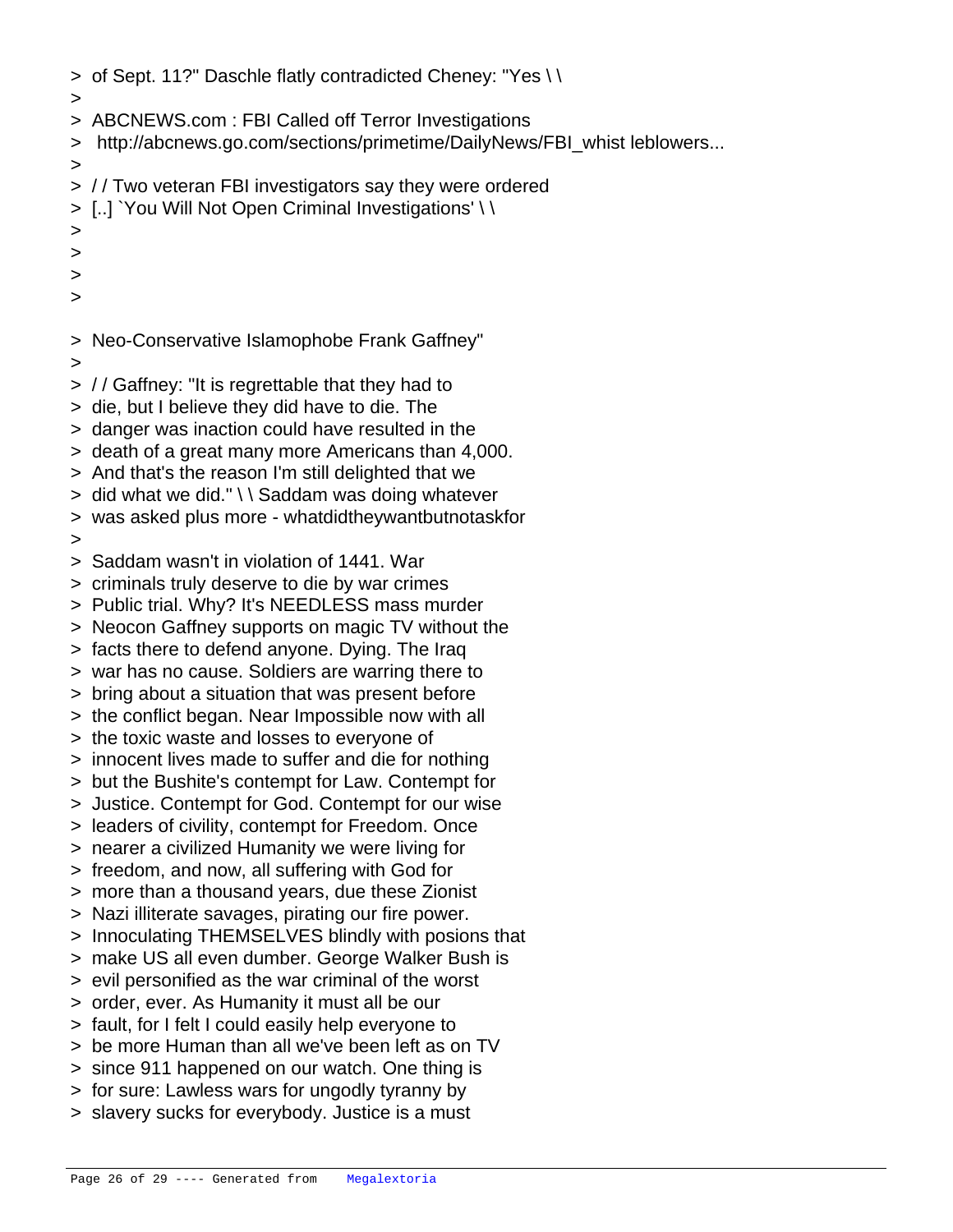- > if we are to ever claim Victory here again.
- >
- > Bush and Cheney closed 911 police investigations.
- >
- >
- >
- > The U.S. Is No Longer The Land Of The Free
- > http://jonathanturley.org/2012/01/15/10-reasons-the-u-s-is-n o-longer-the-land-of-the-free/
- >
- > show that only about 5 percent of blacks
- >
- > Obama "Nothing will be gained
- > by laying blame for the past."
- >
- > Good or Evil?
- >
- > ...by the way, did you know that
- > banksters do not cover our loans?
- >
- > Why is this happening?
- >
- > Banksters are walking away with defrauded
- > TRILLIONS. And the Rightard will to have
- > life die this way, denying free talk on the
- > facts surrounding their ungodly evilness.
- > Making the escape for the Antichrist
- > enemy of God, Mr. George Walker Bush who
- > Closed 911 police investigations as naked
- > traitor like themselves, enemies of the
- > Republic who refuse to allow a just cause
- > speak as America's will for Freedom.
- >
- > Matt Taibbi Why Isn't Wall Street In Jail!
- > http://dailybail.com/home/why-isnt-wall-street-in-jail.html
- >
- > Ron Paul sucks.
- >
- > prisonplanet.com
- >
- > / / Why would FEMA, an organization
- > supposedly tasked with helping in a
- > time of crisis, deliberately cut
- $>$  police communication lines?  $\setminus \setminus$
- >
- > Ron Paul: FEMA Why We Don't Need It

>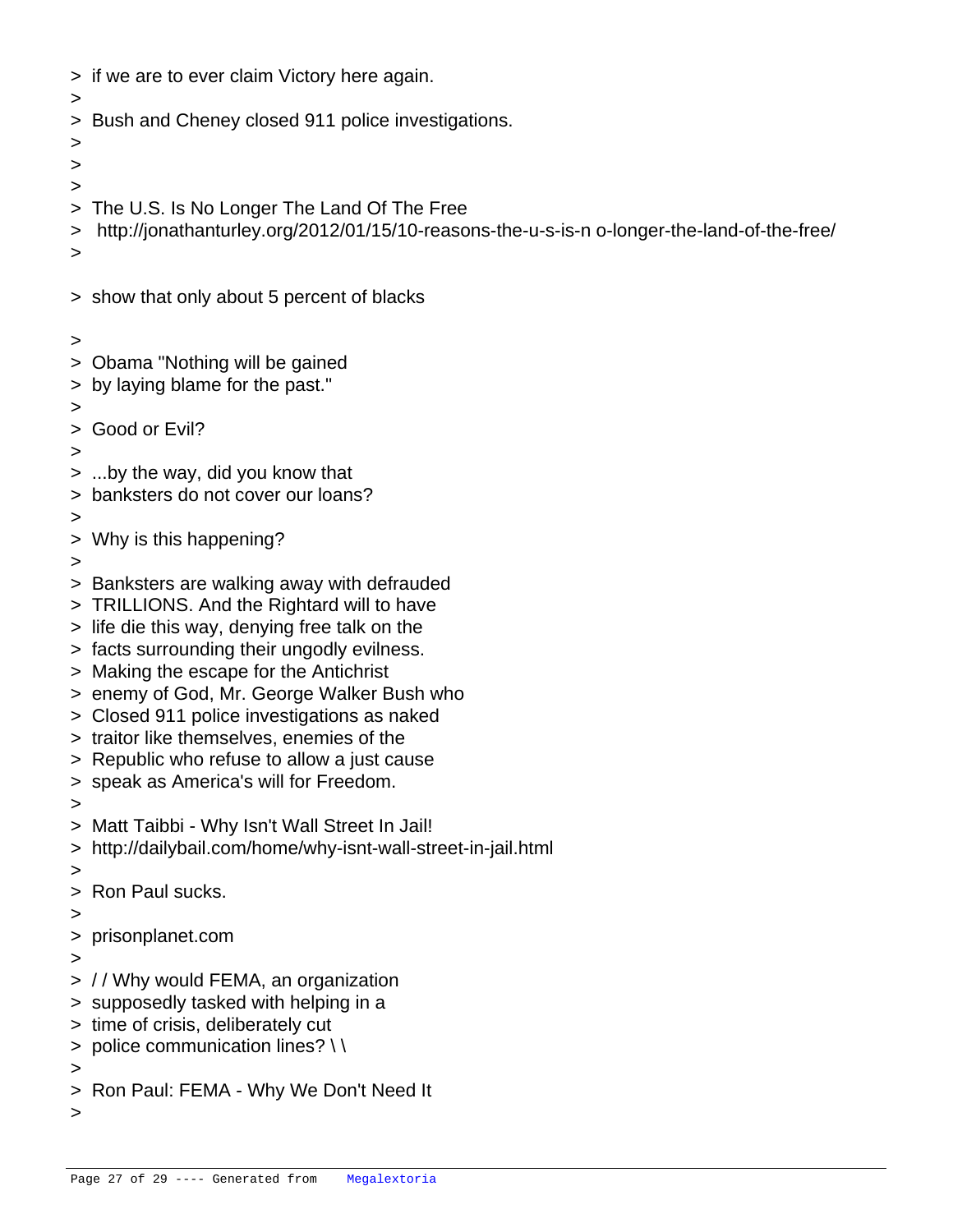- > Ron Paul is a demon con escaping those
- > who did US wrong with stealing trillions
- > and mass murdering Americans.
- >

> FORMER FBI CHIEF SAYS 9/11 WAS AN INSIDE JOB

- >
- >
- > Bushites Warring side by side with
- > Osama bin Laden's Army now in Lybia
- >
- > 1. The ISI's General, Mahmoud Ahmad funded 911's Atta
- >
- > 2. We have video of iron flowing like water from the towers
- >
- > We refuse to sacrifice further for
- > the evil 'no opinion' TV bullshitters
- > all to make the final escape of
- > Bush and Cheney on 9/11. War criminals
- > suck. Truth is our way. as we are
- > freely being to make that stand
- > in the greatness of all there is.
- > And right now, there isn't much..
- > We have alot of work to do here People,
- > so, let's get started on the charge of
- > Obstruction by Bush and Cheney on
- > 9/11, and NATO commanders as clearly
- > traitors to continue bombing anyone
- > else but guilty parties namely,
- > themselves.
- >
- > Libyan detainees die after torture by Obama and
- > Hitlery's al-Qeada, says Amnesty International
- > http://www.bbc.co.uk/news/world-africa-16741937
- >
- > And the TV couldn't care less if their
- > own 'innocent' lives with America's
- > criminal Congress hung in the balance
- > for being blatant naked accesories to
- > war crimes earning rightful death
- > sentences as LYING sacks of shit,
- > trying to make the big break for
- > Bush and Cheney here on 9/11, by
- > calling the cowardly evil grunts
- > heroic for whoring as Satanic.
- >
- >
- > AMERICAN TV argues it's good to
- > get killed Jews by breaking truces with